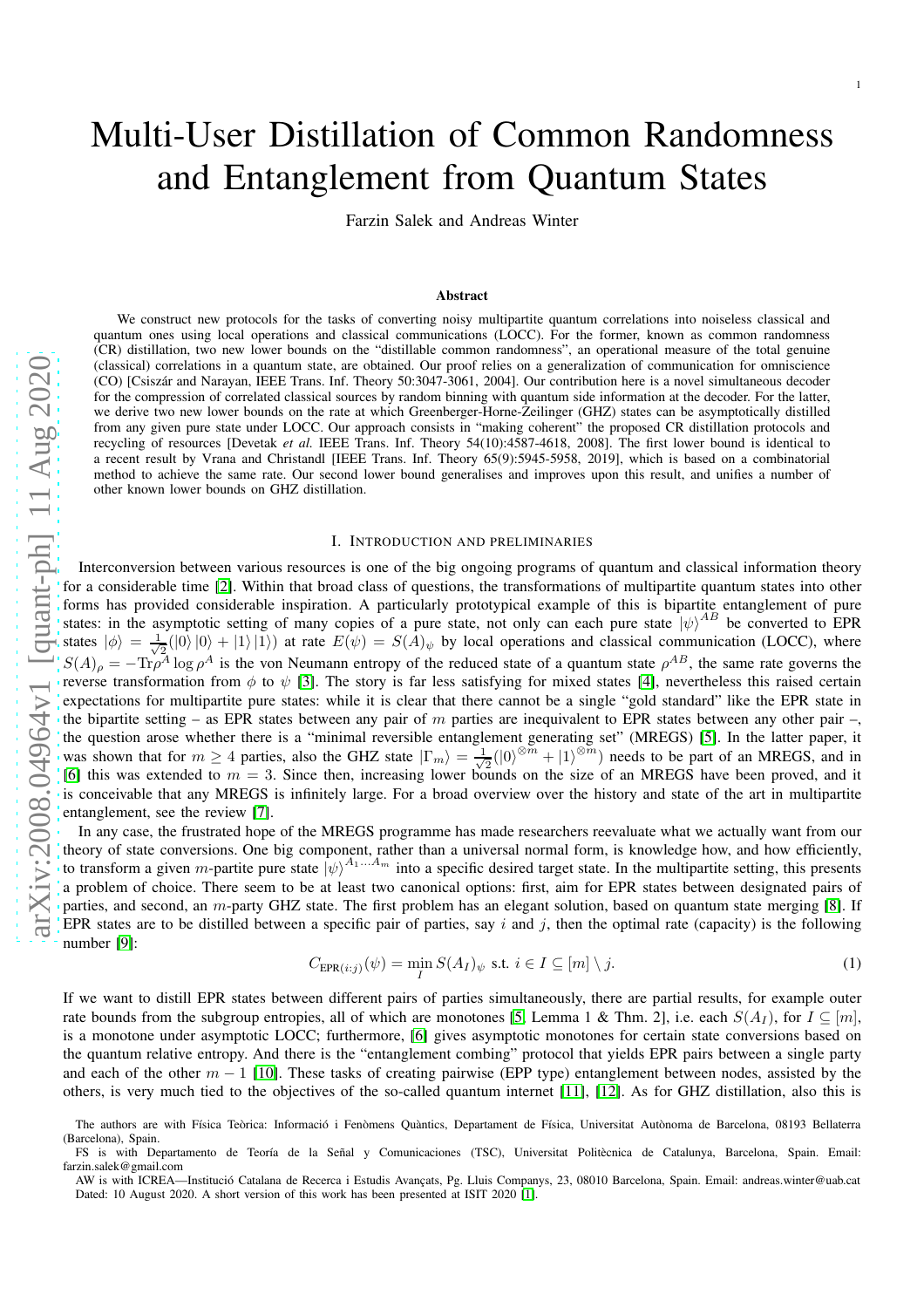evidently relevant for the quantum internet, but has received considerably less attention; we review some of the relevant prior work below.

In the present paper, we address this second-tier type of question via a two-pronged strategy. The first resource conversion we study is the task of converting noisy multipartite quantum correlations, i.e. an m-partite quantum state ( $m \ge 2$ ), into noiseless m-partite classical correlations, i.e. common randomness (CR), under local operations and classical communications (LOCC). Intuitively, CR is a random variable that is uniformly distributed and known to all  $m$  parties. It is known that distillation of CR without additional classical communication is generically impossible [\[13\]](#page-14-12). On the other hand, since classical communication and CR are not "orthogonal" resources, allowing free classical communications is not appropriate, because it can be used to create unlimited CR. However, one can consider two interesting directions: imposing a secrecy requirement on CR, or limiting the classical communication. In this paper, we are concerned with the second direction; the first one, known as key distillation, was studied by Maurer [\[14\]](#page-14-13), Ahlswede and Csiszár [\[15\]](#page-14-14) and its quantum generalization in [\[16\]](#page-14-15). The problem of distilling CR from two correlated random variables under one-way classical communication of  $R$  bits per source observation was studied by Ahlswede and Csiszár [\[13\]](#page-14-12) (see the paper for other models). Subsequently, their model was generalized in [\[17\]](#page-14-16), introducing the *distillable CR*, the amount of CR generated in excess of the consumed classical communication. When the classical communication is one-way, the distillable CR is still an (asymmetric) measure of the total classical correlations in the state [\[18\]](#page-14-17). For a recent review of multi-party key distillation see [\[19\]](#page-14-18).

In Section [II](#page-2-0) we prove two lower bounds on the distillable CR from multipartite mixed quantum states. We do this by offering a generalization of a result in multi-terminal distributed lossless source coding and secret key agreement due to Csiszár and Narayan [\[20\]](#page-14-19) known as *communication for omniscience* (CO). There, m parties observe a correlated discrete memoryless multiple source  $X_{[m]} = (X_1, \ldots, X_m)$ , the *i*-th node obtaining  $X_i$ . The nodes are allowed to communicate interactively over a public noiseless broadcast channel so that at the end they attain omniscience: each node reconstructs the whole vector of observations  $X_{[m]}$ . The objective is to minimise the overall communication to achieve this goal. We first apply the main result of  $[20]$  to the outcomes of local measurements on an m-partite quantum states, and then generalize this result to partial measurements, modelled as instruments, such that each party not only has a classical information  $X_i$  but also a quantum register  $A'_i$  containing containing correlated quantum side information. It uses a novel random binning coding and decoding strategy for the problem of correlated source compression with quantum side information at the decoder, presented in a concise way in the Appendix. The reason for the secrecy rate being exactly the difference between the entropy of  $X_{[m]}$  and the total communication rate  $R_{\text{CO}}$  is that this is attained by privacy amplification. We note that the same rate is also an achievable rate for the distillable CR by the recycling of resources idea; for more on their relation see [\[21\]](#page-14-20).

Our second problem concerns converting multipartite quantum correlation into noiseless quantum correlation, i.e. the socalled entanglement distillation task (Section [III\)](#page-4-0). The theory of asymptotic manipulation of multipartite entanglement is very complex, even in the pure state case a simple theory as is known for bipartite pure states, is probably forever beyond reach; for mixed states, already the bipartite case defies complete analysis, so much so that it is even open whether there are bound entangled states with non-positive partial transpose (NPT). For these reasons, for the task of entanglement distillation, we focus on the Greenberger-Horne-Zeilinger (GHZ) distillation problem, and on pure initial states. Very little previous work has concerned itself with the asymptotic rate of GHZ distillation, despite such states being evidently useful for cryptography [\[22\]](#page-14-21). The important exceptions are Smolin *et al.* [\[23\]](#page-14-22), Fortescue and Lo [\[24\]](#page-14-23) and Streltsov *et al.* [\[25\]](#page-14-24); furthermore [\[26\]](#page-14-25) for stabilizer states and exact distillation. In [\[27\]](#page-14-26), general upper rate bounds are established that go beyond the entropy and relative entropy bounds from  $[5]$ ,  $[6]$ .

Motivated by the recent paper [\[28\]](#page-14-27), which treats the distillation of multipartite GHZ states from many copies of a given multipartite pure state and presents an achievable rate based on a combinatorial construction, we realised that the same rate can be obtained and improved using off-the-shelf techniques of quantum Shannon theory from the early 2000s, namely the coherification of protocols for CR distillation. The first lower bound reproduces the result of Vrana and Christandl [\[28\]](#page-14-27), and the second protocol improves upon this lower bound. To the best of our knowledge it is the best available bound, subsuming a number of other previous results.

In Section [IV](#page-9-0) we conclude the paper with a brief discussion and three example states for which we can compare our new and the old achievable rates of GHZ distillation.

Notation. Capital letters  $X$ ,  $Y$ , etc. denote random variables, whose realizations and the alphabets are shown by the corresponding small and calligraphic letters, respectively:  $X = x \in \mathcal{X}$ . Quantum systems A, B, etc. are associated with (finite-dimensional) Hilbert spaces A, B, etc. whose dimensions are denoted by  $|A|, |B|$ , etc. Multipartite systems  $AB \dots Z$ are described by tensor product Hilbert space  $A \otimes B \otimes \cdots \otimes Z$ . We identify states with their density operators and use superscripts to denote the systems on which the mathematical objects are defined. For any positive integer  $m$ , we use the notation  $[m] = \{1, ..., m\}$ . For conciseness, we denote the tuple  $(X_1, ..., X_m)$  by  $X_{[m]}$ . More generally, for a set L, we write  $X_L = (X_i : i \in L)$ . Throughout the paper, log denotes by default the binary logarithm.

Beyond the von Neumann entropy of a state, we also use the conditional von Neumann entropy of a bipartite state  $\rho^{AB}$ , defined as  $S(A|B) = S(AB) - S(B)$ , and the quantum mutual information  $I(A:B) = S(A) + S(B) - S(AB)$ . For classical systems (random variables), the von Neumann entropy reduces to the Shannon entropy, denoted  $H(X)$ .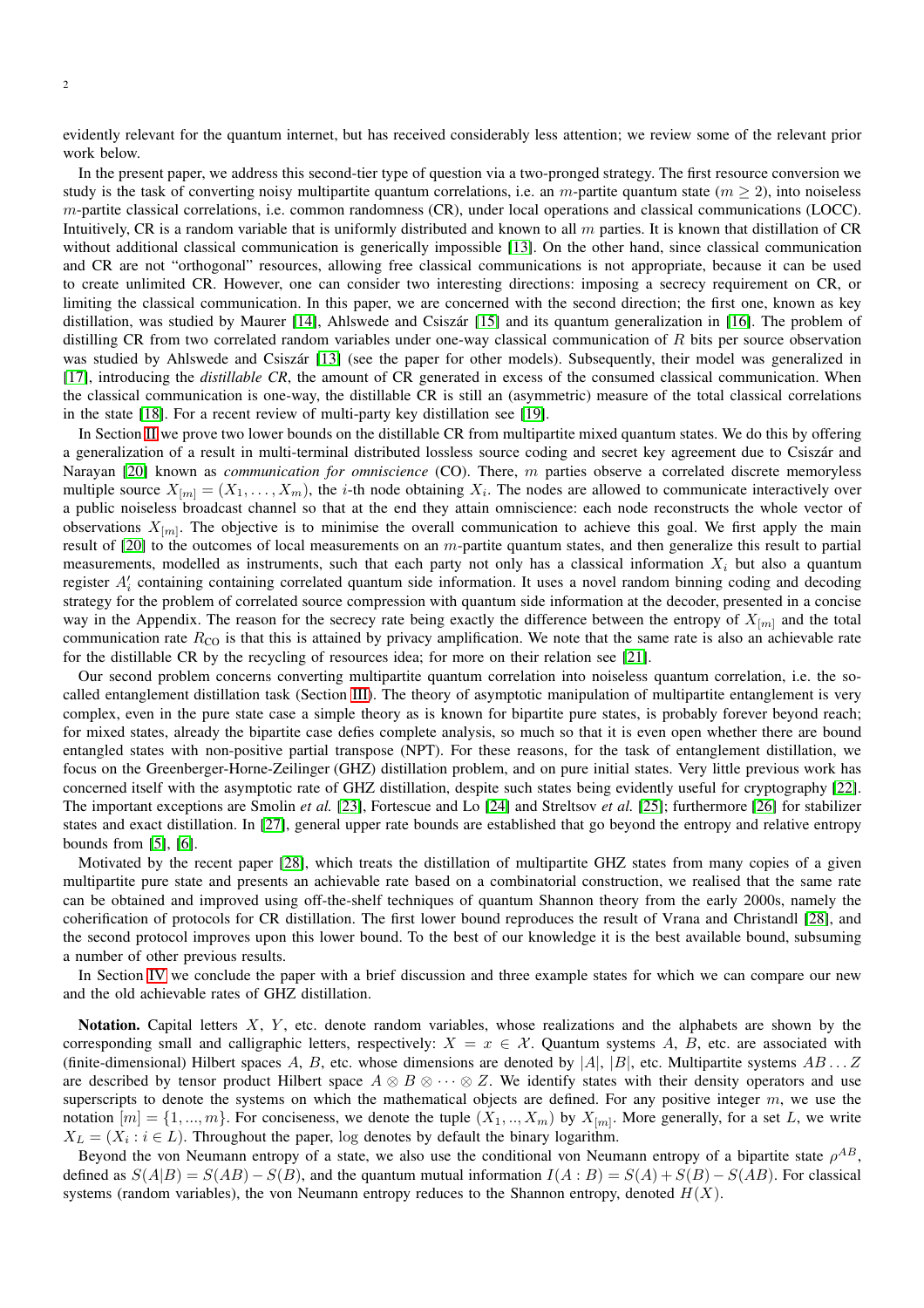<span id="page-2-0"></span>We shall consider *common randomness distillation* (in the source model). This means that we have m spatially separated parties sharing  $n \gg 1$  copies of an *m*-partite quantum state  $\rho^{A_1...A_m}$ , i.e. party *i* holds the subsystem  $A_i^n$ . All parties can communicate to each other through a public noiseless classical broadcast channel of unlimited capacity. The following definition is a generalization of the bipartite case in [29].

*Definition 1 (Common randomness distillation protocol):* Let  $\rho$  be a state on  $A_{[m]} = A_1 \otimes \cdots \otimes A_m$ , and consider the initial state  $\rho^{\otimes n}$ . Let r be the total number of rounds; for  $i \in [m]$ , let  $B_i$  be a local quantum system used by party i to store quantum information, originally in state  $|0\rangle\langle 0|$ ; for  $j \in [r]$ , let  $U_{i_j}^j$  be classical systems to store the classical communication of party  $i_j$ after round j.

**Step 1)** Terminal  $i_1 \in [m]$  applies the completely positive instrument

 $\Phi_{i_1}^1 : A_{i_1}^n \otimes B_{i_1} \to A_{i_1}^n \otimes B_{i_1} \otimes U_{i_1}^1,$ 

and broadcasts  $U_{i_1}^1$  to the other parties. This means that the shared state  $\rho^{\otimes n}$  is mapped to the state

$$
\rho^{(1)} = \sum_{u} (\mathrm{id}_{A_{[m]\setminus i_1}^n} \otimes \Phi_{i_1}^1(u)) (\rho^{\otimes n} \otimes |0\rangle\langle 0|^{B_{i_1}}) \otimes |0\rangle\langle 0|^{B_{[m]\setminus i_1}} \otimes |u\rangle\langle u|^{U_{i_1}^1}
$$

on  $A^n_{[m]} \otimes B_{[m]} \otimes U^1_{i_1}.$ 

**Step j**) Terminal  $i_j \in [m]$  applies a completely positive map

$$
\Phi_{i_j}^j: A_{i_j}^n \otimes B_{i_j} \otimes U^{[j-1]} \to A_{i_j}^n \otimes B_{i_j} \otimes U^{[j]},
$$

where we use the shorthand  $U^{[j-1]} = U_{i_1}^1 U_{i_2}^2 \dots U_{i_{j-1}}^{j-1}$ , and broadcasts  $U_{i_j}^j$  to the rest of the parties. This maps the previous state  $\rho^{(j-1)}$  to the new state  $\rho^{(j)}$  on  $A_{[m]}^n \otimes B_{[m]} \otimes U^{[j]}$ .

**Step r+1**) After the last communication, each party  $i \in [m]$ , measures its systems by means of a POVM on  $A_i^n \otimes B_i \otimes U^{[r]}$ and indexed by  $\{1, \ldots, |V|\}$ , giving rise to a random variable  $V_i$  with distribution  $p_i(v)$ .

Let  $R_i$  denote the total rate of classical communication by the *i*-th party.

*Remark 2:* This CR distillation protocol is a general LOCC procedure, in which we explicitly keep track of the classical communication.

*Definition 3:* A number  $R = \frac{1}{n} \log |V| - \sum_{i=1}^{m} R_i$  will be called an achievable distillable CR rate for common randomness distillation if for every  $\varepsilon > 0$  and sufficiently large n, there exists a common randomness distillation protocol where the total communication of party i is bounded by  $nR_i$  bits, such that  ${V_i}_{i=1}^m$  satisfy

$$
\Pr\{V_1 = \ldots = V_m\} \ge 1 - \varepsilon,\tag{2}
$$

$$
\frac{1}{2}||p_1 - u_V||_1 = \frac{1}{2} \sum_{v} \left| p_1(v) - \frac{1}{|V|} \right| \le \varepsilon,
$$
\n(3)

where  $u_V$  denotes the uniform distribution. The maximal achievable rate for distillable CR is called the *distillable CR capacity*  $D_{CR}(\rho)$ .

Now, we prove two achievability results for the distillable CR rate, and in the next section two achievability results for the distillable GHZ rate, all based on a subclass of protocols with "non-interactive communication", which are called this way because each party broadcasts only one message to all others that depends only on their own local state. The proof of the distillable CR results is based on our generalization of the communication for omniscience (CO) [\[20\]](#page-14-19). We present two protocols for our achievability bounds. The first protocol uses full local measurements and communication; the second uses instruments that initially turn the state into a classical-quantum state, and then generalizes the first.

<span id="page-2-1"></span>*Theorem 4:* Let  $\rho^{A_1...A_m}$  be a quantum state and let  $\{M_{x_i}^i\}_{x_i \in \mathcal{X}_i}$  denote a POVM used by party *i*. Define  $p(x_{[m]})$  as the joint distribution of m random variables  $X_i$  recording the measurement outcomes on  $\rho$ :

$$
p(x_1,\ldots,x_m)=\mathrm{Tr}\rho(M^1_{x_1}\otimes\cdots\otimes M^m_{x_m}).
$$

The following is an achievable rate for the distillable CR:

$$
R = H(X_{[m]}) - R_{\rm CO}^c,
$$

where  $R_{\text{CO}}^c = \min_{R_{[m]} \in \mathcal{R}_c}$  $\sum_{i=1}^{m} R_i$ , and  $\mathcal{R}_c$  is the rate region of tuples  $R_{[m]} = (R_1, \dots, R_m)$  given as follows:

$$
\forall L \subsetneq [m] \quad \sum_{j \in L} R_j \ge H(X_L | X_{[m] \setminus L}).
$$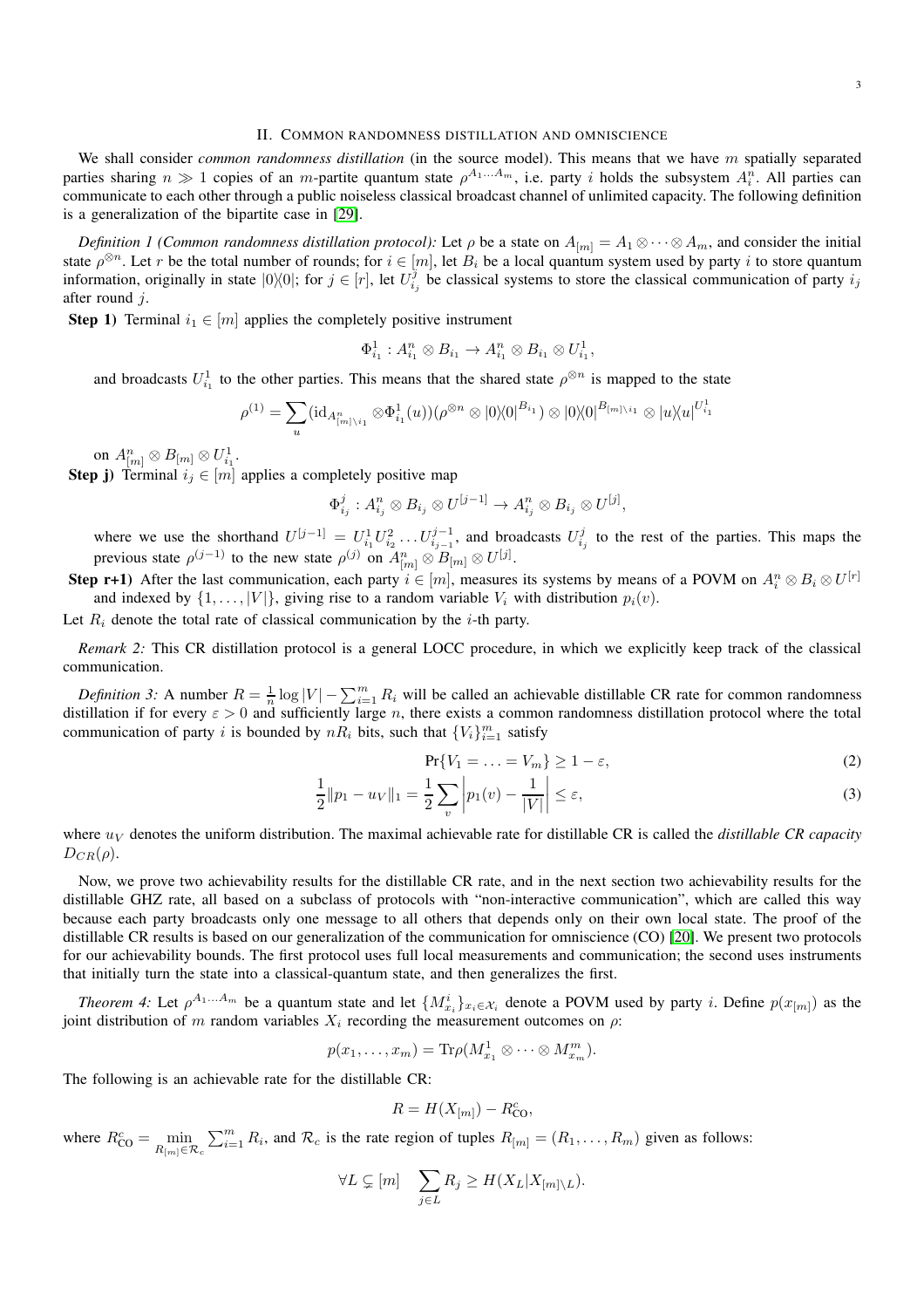*Proof:* This really is an instance of the results of Csiszár and Narayan [\[20\]](#page-14-19), who prove precisely that for the RVs  $X_1, \ldots, X_m$ , the set  $\mathcal{R}_c$  is precisely the rate region of communication for omniscience, i.e. protocols at the end of which all users know  $X_{[m]}$  up to arbitrarily small error probability. This shows that  $R = H(X_{[m]}) - R_{\text{CO}}^c$  is an achievable rate for distillable CR. Incidentally, in [\[20\]](#page-14-19) it is actually shown to be the optimal CR rate for the given RVs. However, this is of less relevance for us, as different choices of local measurements lead to different tuples of RVs. The theorem is also a special case of Theorem [5](#page-3-0) below. The basic idea of the coding procedure, referred to as *random binning*, is not much different than that of hash functions. Each classical sequence obtained from the local measurements is randomly and uniformly assigned a bin index; if the number of bins (the range of the hash function) is large enough compared to the jointly entropy-typical sets, a randomly selected mapping of classical sequences will suffer a collision with small probability. This means that the classical information can be extracted from their index set with high probability.

In detail, the *i*-th party assigns each sequence  $x_i^n \in \mathcal{X}_i^n$  to one of  $2^{nR_i}$  bins; all parties broadcast the bin index associated to their obtained sequence,  $(\mu_1, \ldots, \mu_m) \in [M_1] \times \cdots \times [M_m]$ , to the other parties. Then, the parties use joint typicality decoding to extract the sequences of other parties from their local information and  $\mu_{[m]}$ . That is, having received  $\mu_{[m]\setminus i}$ , the *i*-th party looks into the bins indexed  $\mu_{[m]\setminus i}$  to find a unique tuple  $\hat{x}_{[m]\setminus i}^n$  that is jointly typical with their observed  $x_i^n$ . An error occurs when one of the following events happen: the obtained sequence of tuples  $x_{[m]}^{[m] \setminus i}$  is not typical, or there is no jointly typical sequence  $\hat{x}_{[m]\setminus i}^n x_i^n$ , or there are two different jointly typical candidates  $\hat{x}_{[m]\setminus i}^n \hat{x}_i^h$  and  $\check{x}_{[m]\setminus i}^n x_i^n$  in the correct bins. These in fact are the same conditions as for correct decodability in the Slepian-Wolf problem [\[30,](#page-14-28) Ch. 15.4], in the special case that  $R_i = H(X_i) + \delta$ , for some  $\delta > 0$ . The analysis there shows that the error probability goes indeed to zero, with high probability for a randomly chosen binning strategy, if for all  $L \subseteq [m] \setminus i$  it holds  $\sum_{j \in L} R_j \ge H(X_L | X_{[m] \setminus L}) + \delta$ , for some  $\delta > 0$ .

As  $\mathcal{R}_c$  consists of the rate tuples satisfying these conditions for all  $i \in [m]$ , it means that then all parties can decode  $x_{[m]}^n$ with high probability correctly, as  $n \to \infty$ .

<span id="page-3-0"></span>*Theorem 5:* Let  $\rho^{A_1...A_m}$  be a quantum state and let  $\mathcal{E}^i$ :  $A_i \to A'_i \otimes X_i$  be an instrument used by party i, with quantum registers  $A'_i$  and classical registers  $X_i$ . Define  $\omega^{X_1 A'_1...X_m A'_m}$  as the cq-state after applying the local instruments:

$$
\omega^{X_1 A'_1...X_m A'_m} = (\mathcal{E}^1 \otimes \cdots \otimes \mathcal{E}^m)\rho
$$
  
= 
$$
\sum_{x_{[m]}} |x_{[m]} \rangle \langle x_{[m]}|^{X_{[m]}} \otimes (\mathcal{E}^1_{x_1} \otimes \cdots \otimes \mathcal{E}^m_{x_m})\rho.
$$

The following is an achievable rate for the distillable CR:

<span id="page-3-1"></span>
$$
R=H(X_{[m]})-R^{cq}_{\rm CO},
$$

where  $R_{\text{CO}}^{cq} = \min_{R_{[m]} \in \mathcal{R}_{cq}} \sum_{i=1}^{m} R_i$ , and  $\mathcal{R}_{cq}$  is the rate region given as follows:

$$
\forall j \in [m] \ \forall L \subseteq [m] \setminus j \quad \sum_{i \in L} R_i \ge S(X_L | X_{[m] \setminus L} A'_j). \tag{4}
$$

*Proof:* Each party j evaluates a function  $U_j := f_j(X_j^n) \in \{0,1\}^{nR_j}$  of their input, and broadcasts  $U_j$  to all other parties. The objective for party j is then, knowing  $U_{[m] \setminus j}$ , that they can decode  $X_{[m]}^n$  from  $B_j^n := X_j^n A_j'^n$  by a suitable measurement.

Thus it is unsurprising that the answer should be given by a quantum version of Slepian-Wolf coding. Indeed, for each fixed j, the necessity and sufficiency of the rate conditions in Eq. [\(4\)](#page-3-1) is proved in [\[31,](#page-14-29) Thm. IV.14 & Cor. IV.16], generalising [\[32\]](#page-14-30). However, this is not enough because we need a code (i.e. a set of encoding functions, one for each party) that works for all parties simultaneously, allowing each of the to recover  $X_{[m]}^n$  for their  $A'_j$  and  $U_{[m]}$ . To achieve this, we use random binning: each party j uses a random function  $F_j: \mathcal{X}_j^n \to \{0,1\}^{nR_j}$  (to be precise, we draw them independently from m 2-universal families). In the case of classical  $A'_i$ , it is well-known that this strategy works as long as the rate conditions in Eq. [\(4\)](#page-3-1) are satisfied, by using a joint typicality decoder, see the proof sketch of Theorem [4;](#page-2-1) cf. the discussion of Slepian-Wolf data compression in [\[30,](#page-14-28) Ch. 15.4]. In the general quantum case, joint typicality decoding presents considerable technical difficulties, but they were eventually overcome by Sen [\[33\]](#page-14-31).

In Lemma [19](#page-11-0) in the Appendix, we show how to use Sen's joint typicality construction to build a joint decoder that achieves small expected decoding error for party j,  $\mathbb{E}_{F_{[m]\setminus i}}P_e(j) \leq \epsilon$ , for any  $\epsilon > 0$  and sufficiently large n, if the rates satisfy

$$
\forall \emptyset \neq I \subset [m] \setminus j \quad \sum_{i \in I} R_i \geq H(X_I | X_{[m] \setminus j \setminus I} B_j) + \delta,
$$

where  $\delta > 0$  is an arbitrary constant. Thus, summing over all j, and recalling  $B_j = X_j A'_j$ , we get  $\mathbb{E}_{F_{[m]}}(P_e(1) + ... + P_e(m)) \le$  $m\epsilon$  for all sufficiently large n, if the rates satisfy

$$
\forall j \in [m] \ \forall L \subseteq [m] \setminus j \quad \sum_{i \in L} R_i \ge S(X_L | X_{[m] \setminus L} A'_j) + \delta.
$$

Since  $\epsilon, \delta > 0$  are arbitrary, the claim follows.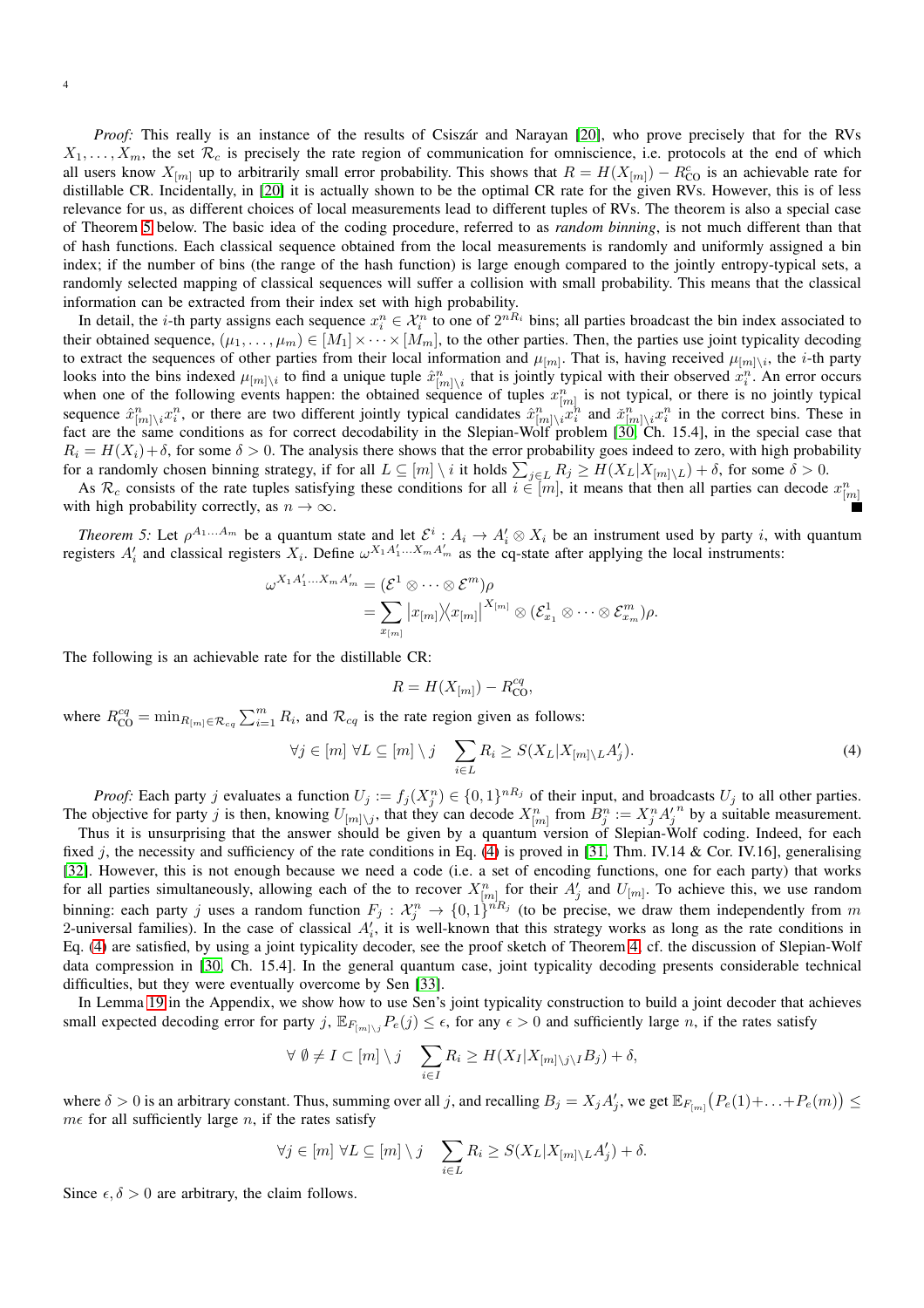This shows that the rate tuples  $(R_1, \ldots, R_m) \in \mathcal{R}_{cq}$  are all achievable to provide omniscience of the  $X_{[m]}^n$  among all m parties. Concentrating the randomness in the shared random variables into uniform randomness, yielding a rate of  $H(X_{[m]})$ , and subtracting the communication  $\sum_i R_i$ , completes the proof that  $R = H(X_{[m]}) - R_{\text{CO}}^{cq}$  is an achievable rate for distillable CR.

*Remark 6*: It is easy to see, via the Slepian-Wolf connection made in the above proof, that given the cq-state  $\omega^{X_{[m]}A'_{[m]}},$  any non-interactive protocol to achieve omniscience of  $X_{[m]}$ , by which party j broadcasts at asymptotic rate  $R_j$ , must necessarily satisfy  $(R_1, \ldots, R_m) \in \mathcal{R}_{cq}$ .

Indeed, focusing on party j for the moment, for them to be able to reconstruct  $X_1^n, \ldots, X_{j-1}^n, X_{j+1}^n, \ldots, X_m^n$  using  $X_j^n A_j^n$ and communications  $U_i$  from party  $i \in [m] \setminus j$  at rate  $R_i$ , is precisely the task of correlated classical source coding with quantum side information at the decoder [\[31\]](#page-14-29), [\[32\]](#page-14-30). For this, the conditions in Eq. [\(4\)](#page-3-1) for the given  $j$  are necessary and sufficient. Since they have to hold for all j, it follows that  $\mathcal{R}_{cq}$  is precisely the achievable region of rates for CO.

#### III. GHZ DISTILLATION FROM PURE STATES

<span id="page-4-0"></span>Now, we move on to using the above results on distillable CR to derive two lower bounds for the distillable entanglement from pure quantum states. The first, Theorem [12,](#page-5-0) re-derives the result of [\[28\]](#page-14-27), with a different, information theoretic, proof, by making the protocol of Theorem [4](#page-2-1) coherent. The second, which improves upon the preceding result, is obtained by making the protocol of Theorem [5](#page-3-0) coherent. We use lessons learned in [\[16\]](#page-14-15), [\[34\]](#page-14-32)–[\[36\]](#page-14-33), and observations of [\[37\]](#page-14-34) regarding making protocols coherent.

In short, the first idea of making protocols coherent is that classical symbols x become basis states  $|x\rangle$  of the Hilbert space. Functions  $f: x \to f(x)$  thus induce linear operators on Hilbert space, but only permutations (resp. one-to-one functions) are really interesting, since they give rise to unitaries (resp. isometries). The second idea is thus to make classical computations first reversible, by extending them into one-to-one functions. The last step is to use the local decoding operations that exist by the "classical" theorems, which are cptp maps, in the form of their isometric Stinespring dilations [\[38\]](#page-14-35). In summary, "making coherent" means we can take a classical protocol working on letters and turn it into a bunch of unitaries acting as permutations on the basis states, and that we can run perfectly well on superpositions.

As in CR distillation, we have m spatially separated parties, now sharing  $n \gg 1$  copies of an m-partite *pure* quantum state  $\ket{\psi}^{A_1...A_m}$ , i.e. party *i* holds the subsystem  $A_i^n$ . All parties can communicate to each other through a public noiseless classical broadcast channel of unlimited capacity.

*Definition 7 (GHZ distillation protocol):* The m parties, to convert the state  $\psi^{\otimes n}$  to k copies of the GHZ state  $|\Gamma_m\rangle$ , they perform LOCC channels interactively in r rounds. Let  $\sigma^{B_1^k...B_m^k}$  denote the final state after LOCC channels, where  $B_i$  denotes qubit systems. If

$$
\frac{1}{2} \left\| \sigma^{B_1^k...B_m^k} - |\Gamma_m \rangle \! \langle \Gamma_m|^{ \otimes k} \right\|_1 \leq \varepsilon,
$$

we call the protocol  $\varepsilon$ -accurate and the GHZ conversion rate is  $k/n$ . We call a number R an achievable rate for GHZ distillation if there exists an  $\varepsilon$ -accurate protocol with conversion rate  $R - \varepsilon$  for all  $\varepsilon > 0$ . The supremum of all achievable rates is the GHZ distillation capacity,  $C_{GHZ}(\psi)$ .

At the time of writing, there is no formula known for  $C_{GHZ}(\psi)$  for a general state, however various protocols (giving lower bounds) and upper bounds have been developed. Regarding the latter, this involves finding LOCC monotones that have certain requisite additivity and continuity properties. For example, in [\[5,](#page-14-3) Lemma 1 & Thm. 2] it was shown that for multipartite pure state transformation, all the  $S(A_I)_{\psi}$ ,  $I \subset [m]$ , are such monotones, thus limiting the conversion rate for any target state. In the case of a GHZ state, which has  $S(A_I)_{\Gamma_m} = 1$  for all  $\emptyset \neq I \subsetneq [m]$ , this leads to

<span id="page-4-1"></span>
$$
C_{\text{GHZ}}(\psi) \le \min_{\emptyset \ne I \subsetneq [m]} S(A_I)_{\psi}.
$$
 (5)

Incidentally, the right hand side equals the minimum of  $C_{EPR(i:j)}(\psi)$  over all  $i \neq j$ , according to Eq. [\(1\)](#page-0-0), which even gives an operational meaning to the bound, since from a GHZ-state between  $m$  parties an EPR-state between any pair of parties can be obtained by LOCC.

In the introduction we have already referenced several GHZ distillation protocols. Here we briefly review a protocol based on *entanglement combing* [\[10\]](#page-14-8), which results in a simple protocol and basic lower bound on the rate of GHZ distillation. The following lemma is also going to be invoked in the proofs of our main results.

<span id="page-4-2"></span>*Lemma 8:* Let  $|\psi\rangle^{B_1...B_m}$  be a pure state shared among m parties. The following rate of GHZ state is distillable from  $|\psi\rangle$ under LOCC:

$$
R_{\text{comb}} = \max_{i \in [m]} \left\{ \min_{I \subseteq [m] \setminus i} \frac{S(B_I)}{|I|} \right\}.
$$
 (6)

In particular, if  $|\psi\rangle$  is genuinely multi-party entangled (i.e. it is not a product state w.r.t. any bipartite cut), then  $R_{\text{comb}} > 0$ .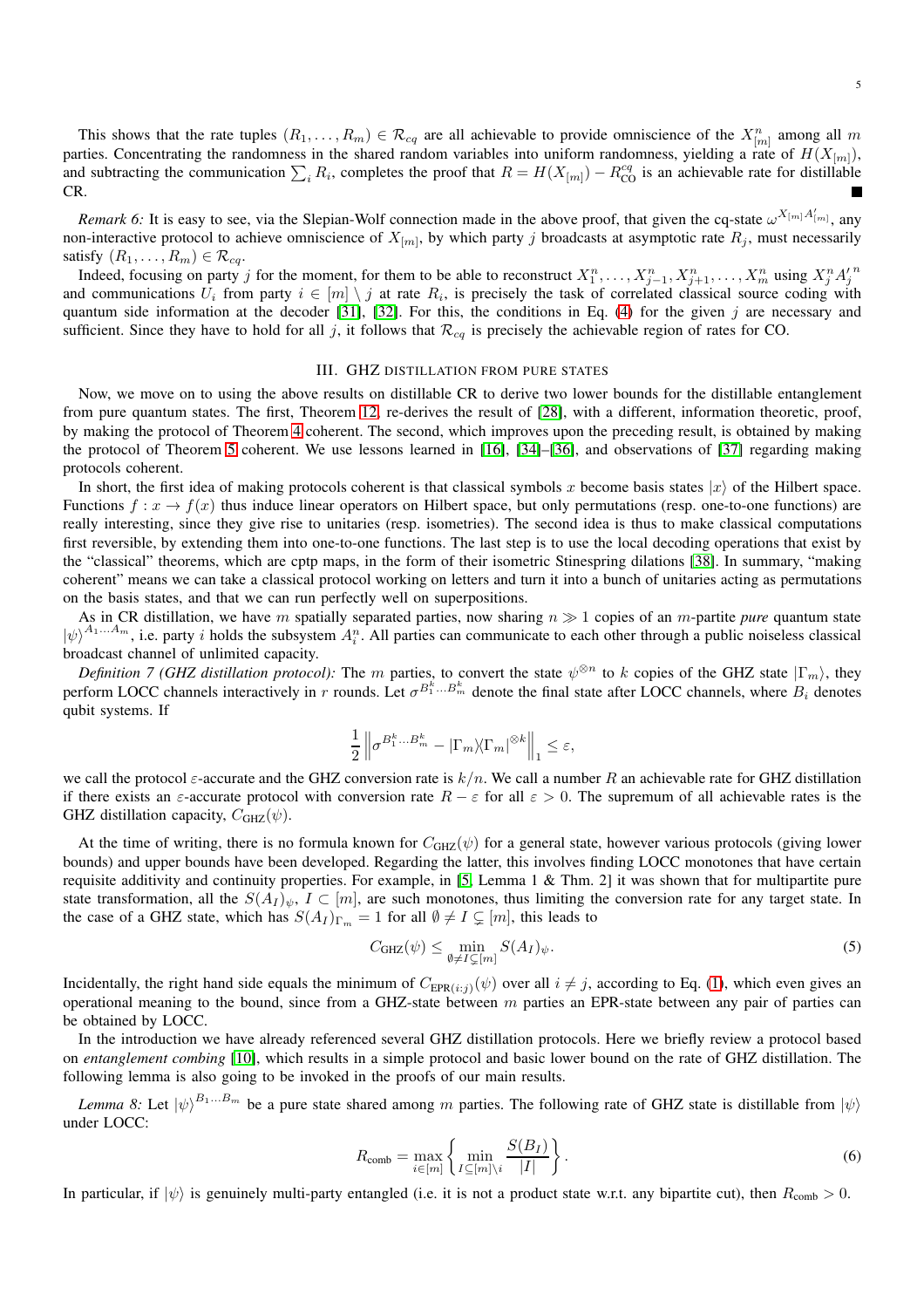*Proof:* The entanglement combing protocol [\[10\]](#page-14-8) turns the given state into bipartite entanglement shared between a distinguished party, say i, and each of the other parties  $j \in [m] \setminus i$ . Let  $R_j$  denote the rate of the EPR pairs distilled between the distinguished party  $B_i$  and another party  $B_j$ . The following rate region is proven optimal for this task:

$$
\forall I \subseteq [m] \setminus i \quad \sum_{j \in I} R_j \le S(B_I). \tag{7}
$$

By means of LOCC one can turn the combed entanglement into GHZ states shared between all parties. This can be done by letting party *i* teleport their information using the EPR pairs. In this case, the rates have to be equal, i.e.  $R_1 = \ldots = R_m =$ :  $R_{\text{comb}}$ . Thus, from the rate region for combing Eq. [\(7\)](#page-5-1), we have as a necessary and sufficent condition

$$
\forall I \subseteq [m] \setminus i \quad |I| R_{\text{comb}} \le S(B_I),\tag{8}
$$

<span id="page-5-2"></span><span id="page-5-1"></span>П

which is satisfied by  $R_{\text{comb}} := \min_{I \subseteq [m] \setminus i} \frac{S(B_I)}{|I|}$  $\frac{|B_I|}{|I|}$ . Finally, we optimise over the choice of distinguished party.

*Remark 9:* The preceding result shows that unless the state is a product state across some bipartite cut, the GHZ-rate is always positive. Such states are called "bi-separable", in which case evidently no GHZ states can be distilled, cf. Eq. [\(5\)](#page-4-1). The rate  $R_{\text{comb}}$  is the baseline against which to compare any new protocol.

It can be far from optimal, for example even if the initial  $|\psi\rangle = |\Gamma_m\rangle$  is a GHZ state, then  $R_{\text{comb}} = \frac{1}{m-1}$ , while obviously  $C_{\text{GHZ}}(\Gamma_m) = 1.$ 

In the proofs of our GHZ distillation protocols, we shall use the following rules from the resource calculus of quantum Shannon theory [\[2\]](#page-14-0), where ' $\geq$ ' means that the resources on the left hand side can be transformed asymptotically to the resources on the right hand side by local operations only;  $o$  is an arbitrarily small positive number.

<span id="page-5-3"></span>*Lemma 10 (Cancellation lemma [\[2,](#page-14-0) Lemma 4.6]):* For resources  $\alpha, \beta, \gamma$ , if  $\alpha + \gamma \geq \beta + \gamma$ , then  $\alpha + \alpha \gamma \geq \beta$ .  $\blacksquare$ 

<span id="page-5-4"></span>*Lemma 11 (Removal of o terms [\[2,](#page-14-0) Lemma 4.5]):* For resources,  $\alpha, \beta, \gamma$ , if  $\alpha + \alpha \gamma \ge \beta$  and  $\alpha \ge z\gamma$  for some real  $z > 0$ ,  $\blacksquare$ then  $\alpha \geq \beta$ .

<span id="page-5-0"></span>*Theorem 12 (Vrana and Christandl [\[28,](#page-14-27) Thm. 1]):* Let  $|\psi\rangle = \sum \psi_{x_1...x_m} |x_{[m]}\rangle$  be a pure state written in the computational basis, and define  $p(x_1, \ldots, x_m) = |\psi_{x_1 \ldots x_m}|^2$ , the probability distribution of measuring  $\psi$  in the computational bases locally. Define the region  $\mathcal{R}_c$  as the set of rate tuples  $R_{[m]} = (R_1, \ldots, R_m)$  satisfying the following conditions,

$$
\forall I \subsetneq [m] \quad \sum_{j \in I} R_j \ge H(X_I | X_{[m] \setminus I}). \tag{9}
$$

Finally, let  $R_{\text{CO}}^c := \min_{R_{[m]} \in \mathcal{R}_c} \sum_{j=1}^m R_j$ . Then,

$$
C_{\text{GHZ}}(\psi) \ge H(X_{[m]}) - R_{\text{CO}}^c.
$$

*Proof:* The m terminals share n copies of the pure state  $|\psi\rangle = \sum_{x_1...x_m} \psi_{x_1...x_m} |x_1\rangle \cdots |x_m\rangle$ , i.e.

$$
|\psi\rangle^{\otimes n} = \sum_{x_1^n...x_m^n} \psi_{x_1^n...x_m^n} |x_1^n\rangle \cdots |x_m^n\rangle, \text{ where}
$$
  

$$
\psi_{x_1^n...x_m^n} = \prod_{t=1}^n \psi_{x_{1,t}...x_{m,t}} \text{ and}
$$
  

$$
|x_j^n\rangle = |x_{j,1}\rangle \otimes \cdots \otimes |x_{j,n}\rangle.
$$

Let  $f_j : \mathcal{X}_j^n \to \mathcal{U}_j$  be the Slepian-Wolf hash function used by party j in the classical part of the protocol of Theorem [4](#page-2-1) (omniscience), and  $(\Delta^{(j, u_{[m]})}_{x_{[m]}^n} : x_{[m]}^n)$  the POVM (decision rule) that they use to recover  $x_{[m]}^n$  when the classical messages  $u_{[m]}$ are broadcast.

In the first step, each party j will apply an isometry based on the mappings  $x_j^n \mapsto (f_j(x_j^n), x_j^n)$  for  $j \in [m]$ , namely

$$
V_j = \sum_{x_j^n} \left| f_j(x_j^n), x_j^n \right\rangle \left\langle x_j^n \right|,
$$

where  $|u\rangle = |f_j(x_j^n)\rangle$  are computational basis for some Hilbert space  $U_j = \text{span}\{|u\rangle : u \in \mathcal{U}_j\}$ . The state at the end of the first step is

$$
|\psi'\rangle = \sum_{x_1^n...x_m^n} \psi_{x_1^n...x_m^n} |x_1^n, f_1(x_1^n)\rangle \cdots |x_m^n, f_m(x_m^n)\rangle.
$$

Next comes the coherent transmission of the hash value  $u_j$  to other parties, which in fact is implementing a multi-receiver cobit channel [\[37\]](#page-14-34), i.e. party j wishes to implement the isometry  $|u_j\rangle \mapsto |u_j\rangle^{\otimes m}$ . This multi-receiver cobit channel can be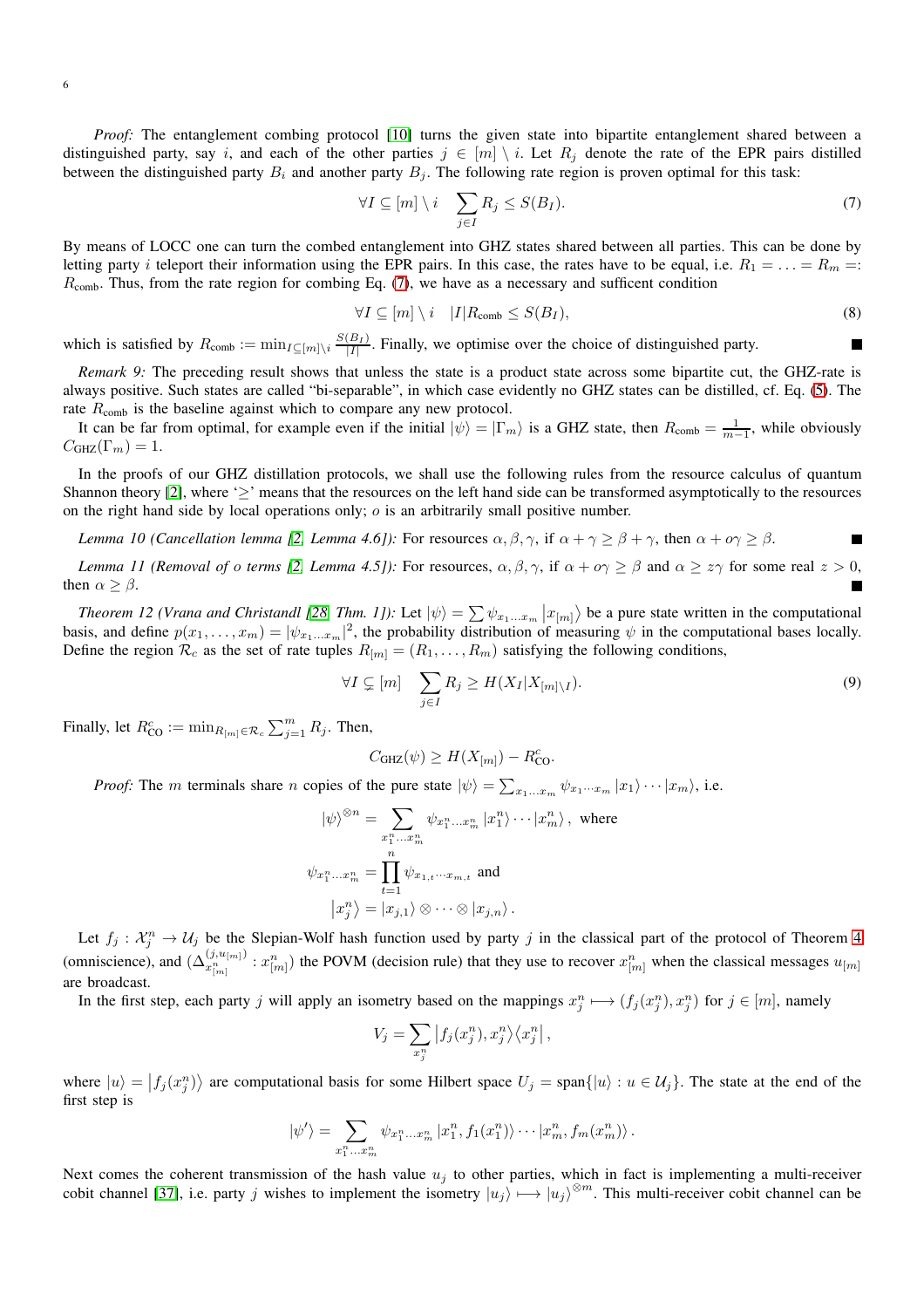implemented by teleportation through GHZ states. In order to coherently transmit  $nR_j$  bits, where  $R_j \coloneqq \frac{1}{n} \log |U_j|$ ,  $nR_j$  GHZ states are needed, i.e. the following state:

$$
|\Gamma_m\rangle^{\otimes nR_j} = \left(\frac{1}{\sqrt{2}}(|0\rangle^{\otimes m} + |1\rangle^{\otimes m})\right)^{\otimes nR_i}.
$$

After implementing the multi-receiver cobit channel, the j-th party owns its initial share  $|x_j^n\rangle$  as well as all the hash values broadcast to it. Thus, the overall state is

$$
\left|\widetilde{\psi}\right\rangle = \sum_{x_1^n...x_m^n} \psi_{x_1^n...x_m^n} \left|x_1^n, f_1(x_1^n)...f_m(x_m^n)\right\rangle \cdots \left|x_m^n, f_1(x_1^n)...f_m(x_m^n)\right\rangle.
$$

Having received the hash values, each party proceeds to recovering  $x_{[m]}^n$ . Each party locally runs its Slepian-Wolf decoder in a coherent fashion to work out the  $|x_j^n\rangle$  of the other  $m-1$  parties. More precisely, the j-th party applies the following controlled isometry on its corresponding systems:

$$
\sum_{u_{[m]}} \big| u_{[m]} \big\rangle\!\big\langle u_{[m]} \big| \otimes V_D^{(j, u_{[m]})},
$$

where the coherent measurement isometry of the  $j$ -th party is defined as:

$$
V_D^{(j,u_{[m]})} = \sum_{\forall i \in [m]}\sum_{x_i^n \in f_i^{-1}(u_i)} \sqrt{\Delta_{x_{[m]}^n}^{(j,u_{[m]})}} \otimes \left| x_{[m]}^n \right\rangle,\tag{10}
$$

.

with  $\Delta_{x_{[m]}^n}^{(j,u_{[m]})}$  the POVM elements of the j-th decoder acting on  $A_j^n$ . The classical result of Csiszár and Narayan [\[20\]](#page-14-19), i.e. Theorem [4](#page-2-1) in the diagonal case, ensures successful decoding if the rates  $R_{[m]}$  satisfy the conditions [\(9\)](#page-5-2). The state after each party applied their decoding isometry is as follows:

$$
\left| \overline{\psi} \right\rangle = \sum_{x_1^n \dots x_m^n} \psi_{x_m^n \dots x_m^n} \left( \sum_{\forall i \in [m] \xi_i^n \in f_i^{-1}(u_i)} \sqrt{\Delta_{\xi_{[m]}^n}^{(1, u_{[m]})}} \left| x_1^n \right\rangle \left| f_1(x_1^n) \dots f_m(x_m^n) \right\rangle \left| \xi_{[m]}^n \right\rangle \right) \newline \otimes \dots \newline \otimes \left( \sum_{\forall i \in [m] \xi_i^n \in f_i^{-1}(u_i)} \sqrt{\Delta_{\xi_{[m]}^n}^{(m, u_{[m]})}} \left| x_m^n \right\rangle \left| f_1(x_1^n) \dots f_m(x_m^n) \right\rangle \left| \xi_{[m]}^n \right\rangle \right).
$$

After decoding, by the coherent gentle measurement lemma [\[39\]](#page-14-36), [\[40\]](#page-14-37), the state will be  $\sqrt{2m\varepsilon}$ -close in trace distance to the following state:

$$
\left| \widehat{\psi} \right\rangle = \sum_{x_{[m]}^n} \psi_{x_1^n \dots x_m^n} \left| x_1^n, f_1(x_1^n) \dots f_m(x_m^n) \right\rangle \left| x_{[m]}^n \right\rangle
$$
  

$$
\otimes \dots \otimes \left| x_m^n, f_1(x_1^n) \dots f_m(x_m^n) \right\rangle \left| x_{[m]}^n \right\rangle
$$

The details of the application of the coherent gentle measurement lemma are as follows. The coherent gentle measurement lemma ensures that for all parties  $j \in [m]$ 

$$
\sum_{\forall i \in [m]} \sum_{x_i^n \in f_i^{-1}(u_i)} \sqrt{\Delta_{x_{[m]}^n}^{(j,u_{[m]})}} \left| x_j^n \right\rangle \otimes \left| x_{[m]}^n \right\rangle
$$

is  $2\sqrt{\varepsilon(2-\varepsilon)}$  close in trace distance to  $\left|x_j^n\right> \otimes$  $\Big|x_{[m]}^n$  $\rangle$  provided that the decoding error is not bigger than  $\varepsilon$  Theorem [4.](#page-2-1) This implies

$$
\langle \widehat{\psi} | \overline{\psi} \rangle = \sum_{\substack{x_1^n \dots x_n^n \\ \geq \sum_{x_1^n \dots x_m^n}} | \psi_{x_1^n \dots x_n^n} |^2 \langle x_1^n | \sqrt{\Delta_{x_{[m]}^n}^{(1, u_{[m]})}} | x_1^n \rangle \cdots \langle x_m^n | \sqrt{\Delta_{x_{[m]}^n}^{(m, u_{[m]})}} | x_n^n \rangle
$$
  
\n
$$
\geq \sum_{x_1^n \dots x_m^n} | \psi_{x_1^n \dots x_m^n} |^2 \langle x_1^n | \Delta_{x_{[m]}^n}^{(1, u_{[m]})} | x_1^n \rangle \cdots \langle x_m^n | \Delta_{x_{[m]}^n}^{(m, u_{[m]})} | x_m^n \rangle
$$
  
\n
$$
\geq (1 - \varepsilon)^m \geq 1 - m\varepsilon.
$$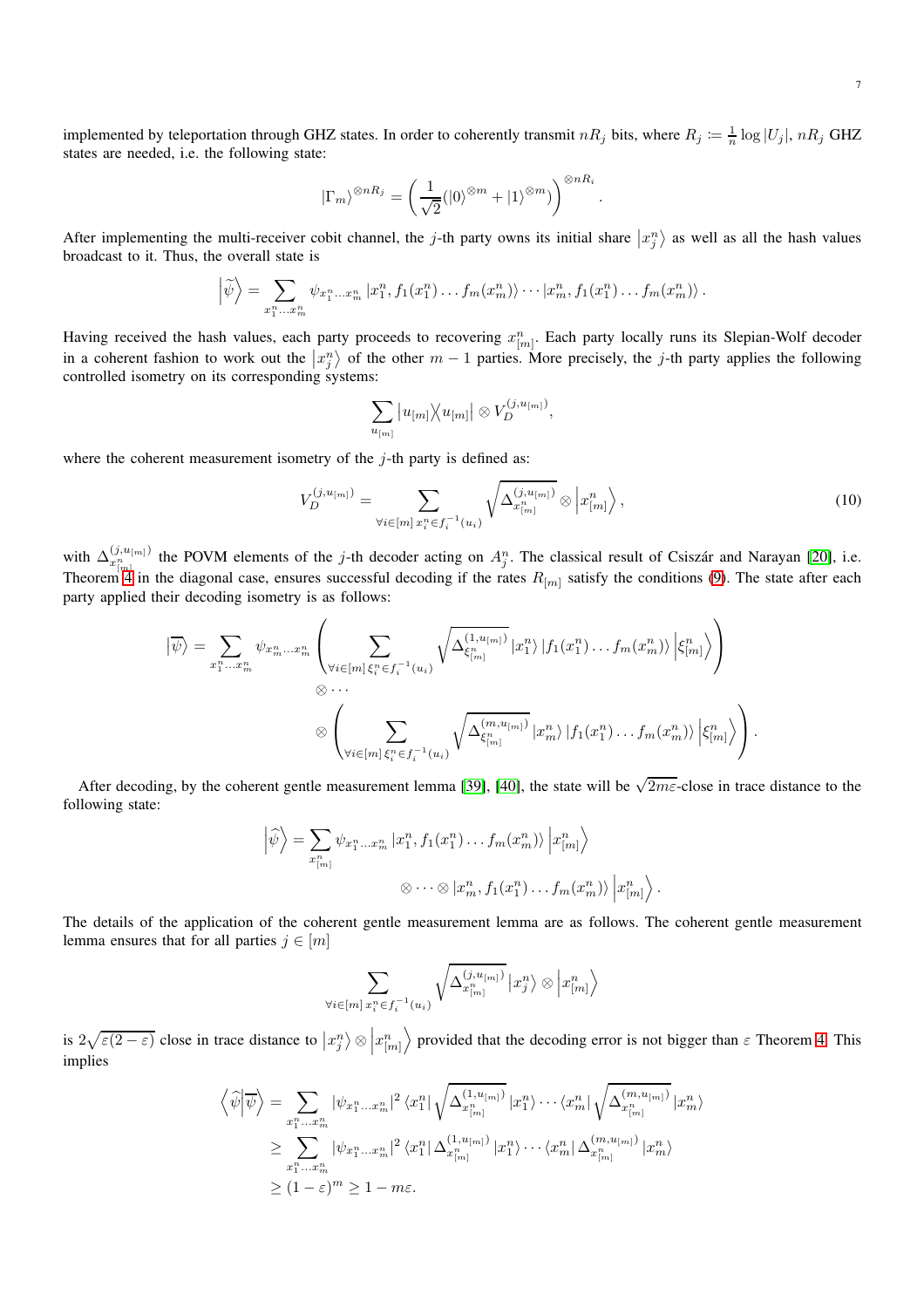where the equality follows by substitution, the first inequality follows since  $\sqrt{\Delta_{x_{[m]}^n}^{(m,u_{[m]})}} \geq \Delta_{x_{[m]}^n}^{(m,u_{[m]})}$  for  $\Delta_{x_{[m]}^n}^{(m,u_{[m]})} \leq 1$  and the second inequality follows from the assumption. Then, for the trace distance of pure states,

$$
\begin{aligned} \left\| \widehat{\psi} - \overline{\psi} \right\|_1 &= 2\sqrt{1 - \left| \left\langle \widehat{\psi} \middle| \overline{\psi} \right\rangle \right|^2} \\ &\leq 2\sqrt{1 - (1-\varepsilon)^{2m}} \leq \sqrt{2m\varepsilon}. \end{aligned}
$$

All parties now clean up their  $U_{[m]}$ -registers and their original  $A_j^n$ -register by virtue of local unitaries, to arrive at the following state, up to trace norm error  $\sqrt{2m\varepsilon}$ :

$$
|\widehat{\gamma}\rangle = \sum_{x_{[m]}^n} \psi_{x_1^n...x_m^n} \left| x_{[m]}^n \right\rangle \cdots \left| x_{[m]}^n \right\rangle \tag{11}
$$

To do that, note that the partial Slepian-Wolf isometries  $V_j : |x_j^n\rangle |0\rangle^E \mapsto |x_j^n\rangle |f_j(x_j^n)\rangle$  can be made a unitary by declaring  $\left|\frac{x_j^n}{j}\right\rangle|i\rangle^E \mapsto \left|x_j^n\right\rangle|i+f_j(x_j^n)\rangle$ , where the addition is that of an abelian group on the ancillary register (e.g. integers modulo  $|U_j|$ ). Once we have a unitary, the inverse is also a unitary, and can be applied locally.

The above state can now be turned into a standard GHZ state at rate  $nH(X_{[m]})$  via the well-known entanglement concentration protocol, just like the bipartite case [\[3\]](#page-14-1). This involves measuring the *type*  $\hat{t}$  of  $x_{[m]}^n$ , and noting that the phase and amplitude factors are constant along each type class, resulting in GHZ-type states after the measurement. To see that, let  $\mathcal{T}_t^n$  denote the set of sequences of the same type t, and let  $\Pi_t$  be the projector onto the subspace spanned by  $\mathcal{T}_t^n$ , i.e.

$$
\Pi_t = \sum_{x^n \in \mathcal{T}_t^n} |x^n \rangle \langle x^n| \,.
$$

If the type resulting from the measurement does not belong to a typical type, then the protocol ends; with the properties of the type projectors, this happens with asymptotically small probability. Finally, we thus obtain approximately the following state resulting from the type class measurement (which is close to the initial state)

$$
\frac{\Pi_t \otimes \cdots \otimes \Pi_t | \hat{\gamma} \rangle}{\sqrt{p^n(\mathcal{T}_t^n)}} = \sum_{x_{[m]}^n \in \mathcal{T}_t^n} \sqrt{\tilde{p}(x_{[m]}^n)} |x_{[m]}^n \rangle \cdots |x_{[m]}^n \rangle
$$

$$
= \frac{1}{\sqrt{|\mathcal{T}_t^n|}} \sum_{x_{[m]}^n \in \mathcal{T}_t^n} |x_{[m]}^n \rangle \cdots |x_{[m]}^n \rangle,
$$

where  $p^n(\mathcal{T}_t^n) = |\langle \hat{\gamma} | \Pi_t \otimes \cdots \otimes \Pi_t | \hat{\gamma} \rangle|, \ \widetilde{p}(x_{[m]}^n) = \frac{p(x_{[m]}^n)}{p^n(\mathcal{T}_t^n)}$  $\frac{p(x_{[m]})}{p^n(\mathcal{T}_t^n)}$  and  $|\mathcal{T}_t^n| \sim 2^{n(X_{[m]})}$  for large n. The protocol so far proves the following resource inequality:

$$
\psi + R_{\rm CO}[GHZ] + \infty[c \to c] \ge H(X_{[m]})[GHZ],\tag{12}
$$

where  $R_{\text{CO}}$  is the minimum of the sum of all rates of GHZ states used by parties to communication hash values. By using the Cancellation Lemma [10,](#page-5-3) this implies now

$$
\psi + o[GHZ] + \infty[c \to c] \ge (H(X_{[m]}) - R_{\text{CO}})[GHZ].
$$
\n(13)

In order to remove the  $\sigma$  term from the left-hand side of the resource inequality, we need Lemma [11,](#page-5-4) which demands the following resource inequality to be true, for some  $\alpha > 0$ :

$$
\psi + \infty[c \to c] \ge \alpha[GHZ].\tag{14}
$$

Note that we need the asymptotic resource inequality, not some single-copy transformation (which might or might not imply the former), as prerequisite of the cancellation lemma. In Lemma [8](#page-4-2) we have actually proven this inequality by virtue of entanglement combing. Therefore, we can remove the o term and we have the result as we wished.

<span id="page-7-0"></span>*Theorem 13:* Let  $|\psi\rangle^{A_1...A_m}$  be a pure state shared by m spatially separated parties, and let  $\mathcal{E}^i:A_i\to A_i\otimes X_i$  denote an instrument of party *i*, consisting of pure CP maps  $\mathcal{E}_x^i(\sigma) = E_x^i \sigma(E_x^i)^\dagger$  (which is why we may assume  $A'_i = A_i$ ). Then, with the notation of Theorem [5,](#page-3-0)

$$
C_{\text{GHZ}}(\psi) \ge H(X_{[m]}) - R_{\text{CO}}^{cq},
$$

where  $R_{\text{CO}}^{cq} = \min_{R_{[m]} \in \mathcal{R}_{cq}} \sum_{i=1}^{m} R_i$ , and  $\mathcal{R}_{cq}$  is the rate region given as follows:

$$
\forall j \in [m] \ \forall L \subseteq [m] \setminus j \quad \sum_{i \in L} R_i \ge S(X_L | X_{[m] \setminus L} A'_j).
$$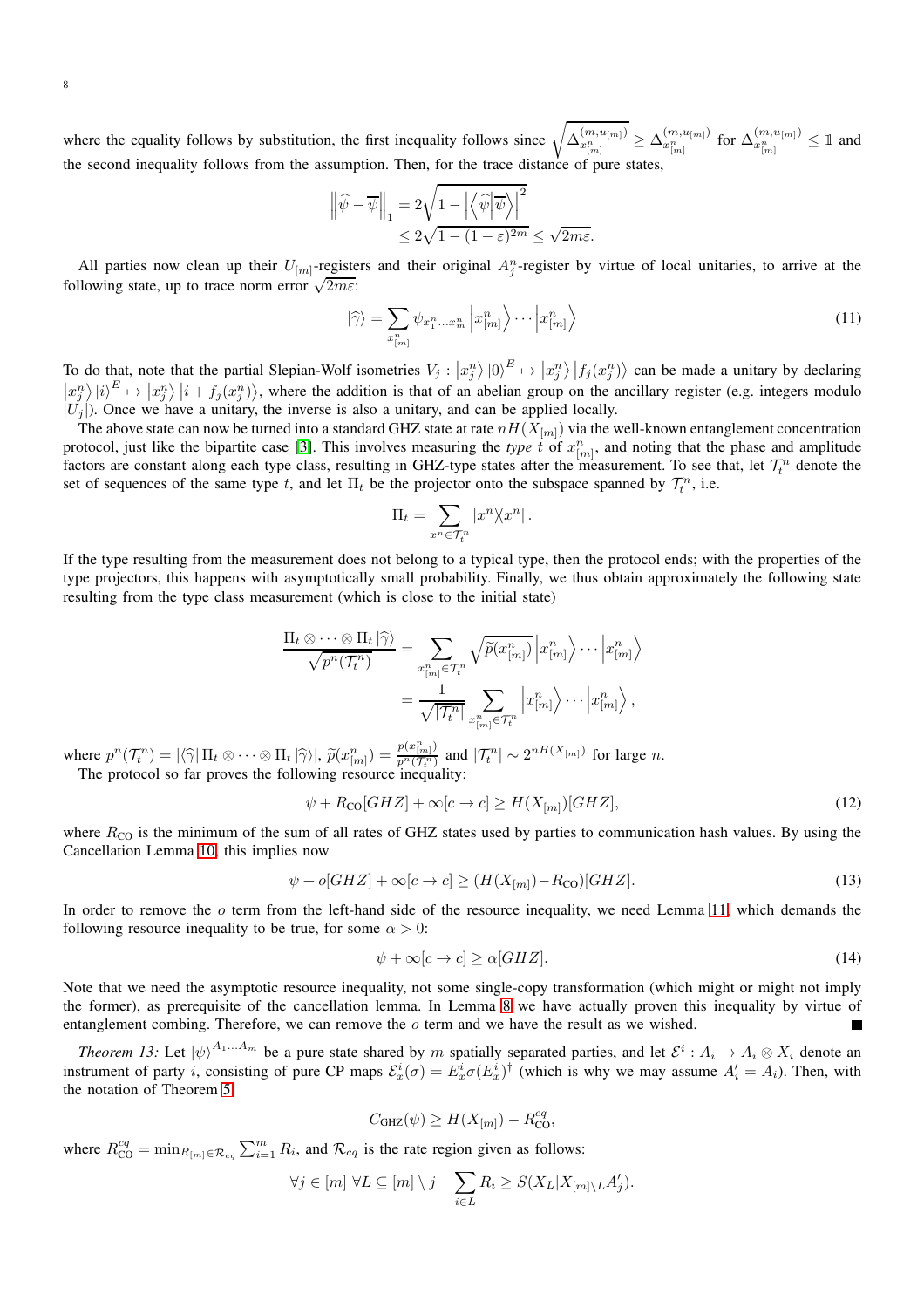*Proof:* The proof follows from the techniques used in Theorem [12,](#page-5-0) and the result of Theorem [5:](#page-3-0) making the protocol coherent and recycling.

Starting with a pure state, as in the proof of Theorem [12,](#page-5-0) each party applies their instrument coherently on its system, resulting in isometries  $V_i: A_i \hookrightarrow A_i \otimes X_i$  defined as  $V_i = \sum_{x \in \mathcal{X}_i} E_x^i \otimes |x\rangle$ . The isometries act as follows on a single copy:

$$
\left| \widehat{\psi} \right\rangle = (V_1 \otimes \cdots \otimes V_m) \left| \psi \right\rangle^{A_{[m]}} \n= \sum_{x_{[m]}} (E_{x_1}^1 \otimes \cdots \otimes E_{x_m}^m) \left| \psi \right\rangle^{A_{[m]}} \otimes \left| x_{[m]} \right\rangle \n= \sum_{x_{[m]}} \sqrt{p(x_{[m]})} \left| \widetilde{\psi}_{x_{[m]}} \right\rangle^{A_{[m]}} \otimes \left| x_{[m]} \right\rangle,
$$

where

$$
p(x_{[m]}) = \langle \psi | (E_{x_1}^1 \otimes \cdots \otimes E_{x_m}^m)^{\dagger} (E_{x_1}^1 \otimes \cdots \otimes E_{x_m}^m) | \psi \rangle,
$$

and

$$
\left|\widetilde{\psi}_{x_{[m]}}\right\rangle^{A_{[m]}} = \frac{\left(E_{x_1}^1 \otimes \cdots \otimes E_{x_m}^m\right) |\psi\rangle^{A_{[m]}}}{\sqrt{p(x_{[m]})}}.
$$

With *n* copies of the initial pure state, we want to distill GHZ states from *n* copies of  $|\hat{\psi}\rangle$ , i.e.

$$
\left|\widehat{\psi}\right\rangle^{\otimes n} = \sum_{x_{[m]}^n} \sqrt{p^n(x_{[m]}^n)} \left|x_1^n\right\rangle \cdots \left|x_m^n\right\rangle \otimes \left|\widetilde{\psi}_{x_{[m]}^n}\right\rangle^{A_{[m]}^n},
$$

where  $\left| \widetilde{\psi}_{x_{[m]}^n} \right|$  $\sum_{n=1}^{\infty}$  is the quantum side information at the disposal of the parties to help them with their decodings.

Similar to Theorem [12,](#page-5-0) in the first step each party coherently computes its hash value and broadcasts it coherently to the other parties via GHZ states. By applying the decoder of Theorem [5](#page-3-0) in a coherent fashion, each party decodes  $\left| x_{[m]}^n \right|$  $\int$  where the minimum rate of initial GHZ states is  $R_{\text{CO}}^{cq}$ . After the uncomputing of the hash value information and the local  $X_j^n$ , the state is approximately

$$
\left|\widehat{\theta}\right\rangle = \sum_{x_{[m]}^n} \sqrt{p(x_{[m]}^n)} \left| x_{[m]}^n \right\rangle \cdots \left| x_{[m]}^n \right\rangle \otimes \left| \psi_{x_{[m]}^n} \right\rangle^{A_{[m]}^n},\tag{15}
$$

with residual states  $\psi_{x_{[m]}^n}$  $\left\langle \right\rangle$  on  $A_{[m]}^n$ . At the end, the parties implement the entanglement concentration protocol to get a standard GHZ state. That is, each one measures the joint type t of  $x_{[m]}^n$ , i.e. they apply the projectors  $\Pi_t$  from the proof of Theorem [12.](#page-5-0) If the result is a non-typical type, they abort the protocol; if it is typical, they proceed as follows to decouple the  $A_{[m]}^n$ -registers: all sequences  $x_{[m]}^n$  from the type class  $\mathcal{T}_t^n$  are obtained by a permutation  $\pi(x_{[m]}^n) \in S_n$  of a fiducial string  $x_t^n \in \mathcal{T}_t^n \subset \mathcal{X}_{[m]}^n$ . The unitary  $U_{\pi(x_{[m]}^n)}$  permuting the *n* systems of  $A_{[m]}^n$  do the same with a fiducial vector  $|\psi_t\rangle = |\psi_{x_t^n}\rangle$ , i.e.  $\Big|\psi_{x_{[m]}^n}$  $\left\langle E \right\rangle = U_{\pi(x_{[m]}^n)} |\psi_t\rangle$ . Party j now applies the controlled permutation

$$
U_j = \sum_{x_{[m]}^n \in \mathcal{T}_t^n} |x_{[m]}^n \rangle \langle x_{[m]}^n| \otimes (U_{\pi(x_{[m]}^n)})^{\dagger A_j^n},
$$

which maps the state to an approximation of

$$
\left|\widetilde{\theta}\right\rangle = \frac{1}{\sqrt{|T_t^n|}} \sum_{x_{[m]}^n \in \mathcal{T}_t^n} \left| x_{[m]}^n \right\rangle \cdots \left| x_{[m]}^n \right\rangle \otimes \left| \psi_t \right\rangle^{A_{[m]}^n},\tag{16}
$$

The last part,  $|\psi_t\rangle^{A_{[m]}^n}$ , is decoupled, as it only depends on t, and the remaining state is the desired GHZ state.

<span id="page-8-0"></span>*Remark 14:* The above protocol typically leaves some entanglement behind, in the form of the states  $|\psi_t\rangle$ . This entanglement could potentially be still useful for  $m$ -party GHZ distillation, but a more common situation is that it contains only entanglement between fewer ( $\leq m - 1$ ) parties, perhaps even only EPR states between a pair of parties.

To distill it, essentially the same kind of protocol as in Theorem [13](#page-7-0) can be applied, because  $|\psi_t\rangle = |\psi_{x_t}r\rangle$  is a product state across the  $n$  m-partite systems, and by grouping identical states we can treat it as a collection of i.i.d. states.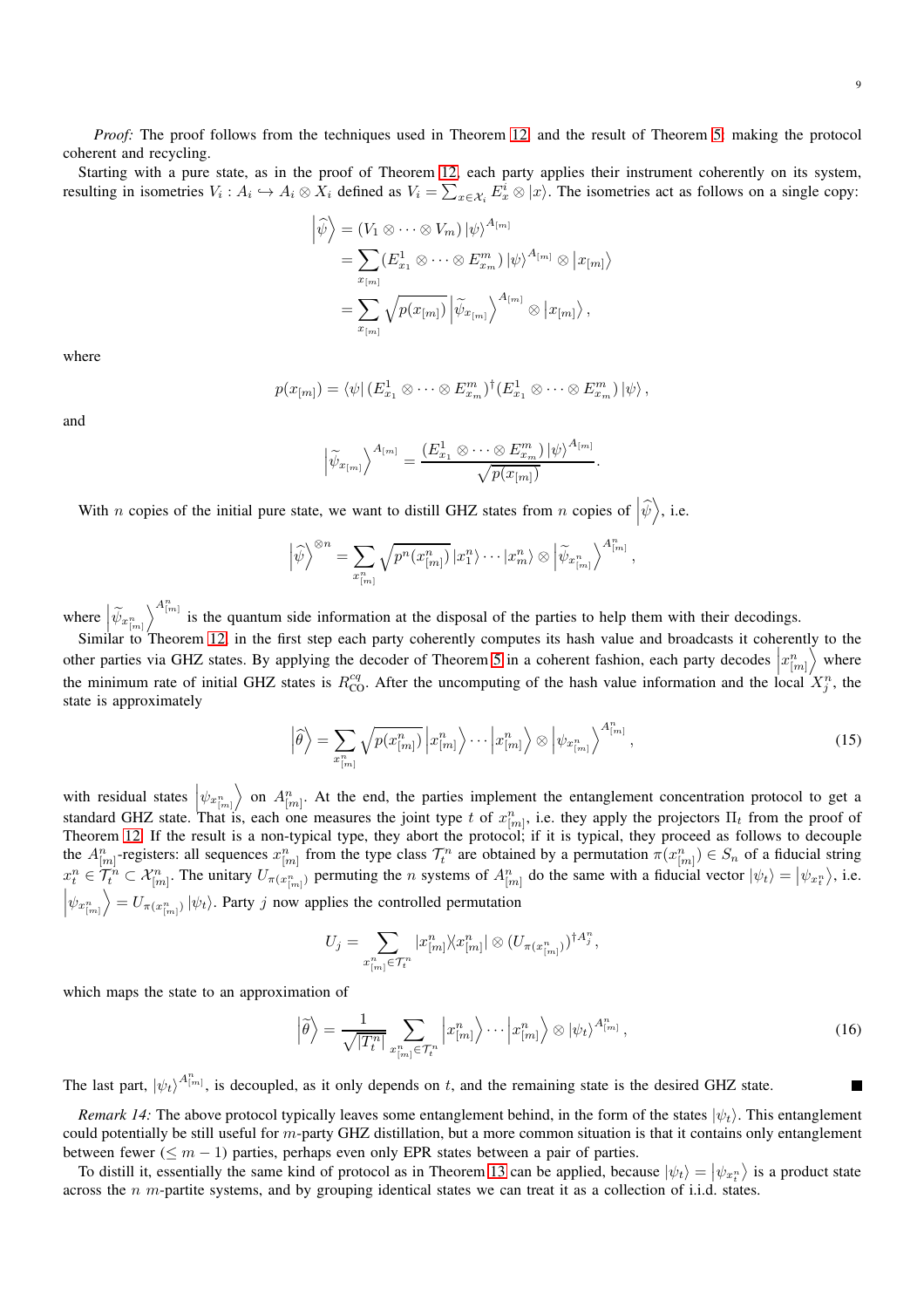# IV. CONCLUSION

<span id="page-9-0"></span>We have derived two achievability bounds for the distillable common randomness from mixed multipartite state and by making them coherent, we found two achievability bounds for the rate of GHZ distillation from a multipartite pure state. The first bound reproduces a recent result by Vrana and Christandl with genuinely quantum Shannon theoretic methods, and the second improves on it in a truly quantum way.

To our knowledge, it is the best currently known general bound. Note that it includes the lower bound from [\[23\]](#page-14-22), which was formulated for tripartite state  $\psi^{ABC}$ , and is obtained by choosing a measurement basis  $\{|x\rangle\}$  for A and trivial (identity) instruments for B and C in Theorem [13;](#page-7-0) this gives a pure state decomposition  $\psi^{BC} = \sum_{x} \lambda_x |\psi_x \rangle \langle \psi_x |^{BC}$ . Let  $\overline{E}_{BC}$  =  $\sum_{x} \lambda_x E(|\psi_x \rangle \langle \psi_x |)$  be the average bipartite entanglement of the pure state decomposition. Define finally

$$
\chi = \min \left\{ S(B), S(C) \right\} - \overline{E}_{BC},
$$

Then  $\chi$  is an achievable rate of three-party GHZ distillation, but in addition also EPR pairs between B and C at rate  $\overline{E}_{BC}$ are distilled [\[23\]](#page-14-22). This is consistent with our Theorem [13](#page-7-0) and Remark [14,](#page-8-0) too: following through the proof, the leftover state, there denoted  $|\psi_t\rangle$ , is precisely a tensor product of  $|\psi_x\rangle$ , with x appearing  $\sim n\lambda_x$  times.

*Example 15:* Consider the three-qubit W-state

$$
|W\rangle = \frac{1}{\sqrt{3}}(|001\rangle + |010\rangle + |100\rangle).
$$

Entanglement combing (Lemma [8\)](#page-4-2) results in a GHZ rate of  $R_{\text{comb}} = \frac{1}{2}H(\frac{2}{3},\frac{1}{3}) \approx 0.4591$ , but already the very simple yet ingenious protocol of [\[24\]](#page-14-23) achieves  $R_{FL} = 0.5$ , because it extracts an EPR pair deterministically from every copy of the W-state, albeit randomly distributed over the three possible pairs. Theorem [12,](#page-5-0) applied with the local computational bases, gets up to  $R_{VC} = \log 3 - 1 \approx 0.585$ . Namely, note that the omniscience information  $X_1 X_2 X_3$  is jointly uniformly distributed over the set  $\{001, 010, 100\}$ , and so the conditions for communication for omniscience in Theorem [12](#page-5-0) are  $R_1 \ge H(X_1|X_2X_3) = 0$ and cyclic, and  $R_1 + R_2 \ge H(X_1 X_2 | X_3) = \frac{2}{3}$  and cyclic. Thus,  $R_{\text{CO}}^c = \min R_1 + R_2 + R_3 = 3 \cdot \frac{1}{2} \cdot \frac{2}{3} = 1$ .

The result from [\[23\]](#page-14-22) (recall that it is a special case of Theorem [13\)](#page-7-0) however yields the seemingly very bad  $R_{SVW}$  =  $\log 3 - \frac{4}{3} \approx 0.2516$ , until we remember that as a bonus we get a rate of  $\frac{2}{3}$  of EPR states – by the symmetry of the W-state between any prescribed pair of parties, AB or BC or AC. Pairs of these, from different pairs, can be fused to get an additional rate of  $\frac{1}{3}$  for GHZ generation, thus matching the total of  $R_{VC} = \log 3 - 1$ .

We do not know, however, if this rate is optimal under general LOCC procedures, or even restricted to non-interactive communication protocols.

*Example 16:* Consider the tripartite fully antisymmetric state, also known as "determinant state",

$$
|\alpha_3\rangle = \frac{1}{\sqrt{6}}(|123\rangle + |231\rangle + |312\rangle - |132\rangle - |213\rangle - |321\rangle).
$$

Similar to the previous example, we can evaluate the rate resulting from entanglement combing (Lemma [8\)](#page-4-2),  $R_{\text{comb}} = \frac{1}{2} \log 3 \approx$ 0.7925, because all three marginal qutrit states are maximally mixed. But Theorem [12,](#page-5-0) applied with the local computational bases, yields the much better  $R_{VC} = \log 3 - \frac{1}{2} \approx 1.085$ . This is straightforward after realising that the computational bases measurements result in the uniform distribution of  $X_1X_2X_3$  over all 6 permutations  $\{123, 231, 312, 132, 213, 321\}$ . The conditions for communication for omniscience in Theorem [12](#page-5-0) are  $R_1 \ge H(X_1|X_2X_3) = 0$  and cyclic, and  $R_1 + R_2 \ge$  $H(X_1X_2|X_3) = 1$  and cyclic. Thus,  $R_{\text{CO}}^c = \min R_1 + R_2 + R_3 = \frac{3}{2}$ .

The result from [\[23\]](#page-14-22) gives the seemingly disappointing value  $R_{SVW} = \log 3 - 1 \approx 0.585$ ; but as before, we can salvage a rate of 1 of EPR states between any prescribed pair of parties, thus contributing an additional rate of  $\frac{1}{2}$  for GHZ generation, once again matching the total of  $R_{VC} = \log 3 - \frac{1}{2}$ .

Again, we do not know whether this is optimal, in particular whether there is a better way of applying Theorem [13.](#page-7-0)

*Example 17:* The *flower state* [\[41\]](#page-14-38),

$$
\left|\varphi\right\rangle = \frac{1}{\sqrt{2d}} \sum_{i=1}^{d} \sum_{j=0}^{1} \left|ij\right\rangle^{A} \left|ij\right\rangle^{B} (H^{j} \left|i\right\rangle)^{C},
$$

where  $H^0 = \mathbb{1}$  and  $H^1$  is the d-dimensional quantum Fourier transform, provides an example where Theorem [13](#page-7-0) is better than Vrana-Christandl. The former, by simply letting A or B measure and broadcast j, so that C can undo the unitary  $H^j$ , yields the clearly optimal  $R_{SVW} = \log d$  (it is the local entropy of C, which is an upper bound on the distillable GHZ rate under arbitrary LOCC protocols).

On the other hand, Theorem [12](#page-5-0) with the computational bases for  $A$  and  $B$  (which seems like the evident choice, but we have no full proof that it is optimal), and *any* measurement of C, results in a rate  $R_{VC} \leq \frac{1}{2} \log d$ . This follows from Maassen-Uffink's entropic uncertainty relation [\[42\]](#page-14-39), which reads as  $I(X_1X_2; X_3) = I(X_1; X_3) \le \frac{1}{2} \log d$  (cf. [\[41\]](#page-14-38)) and some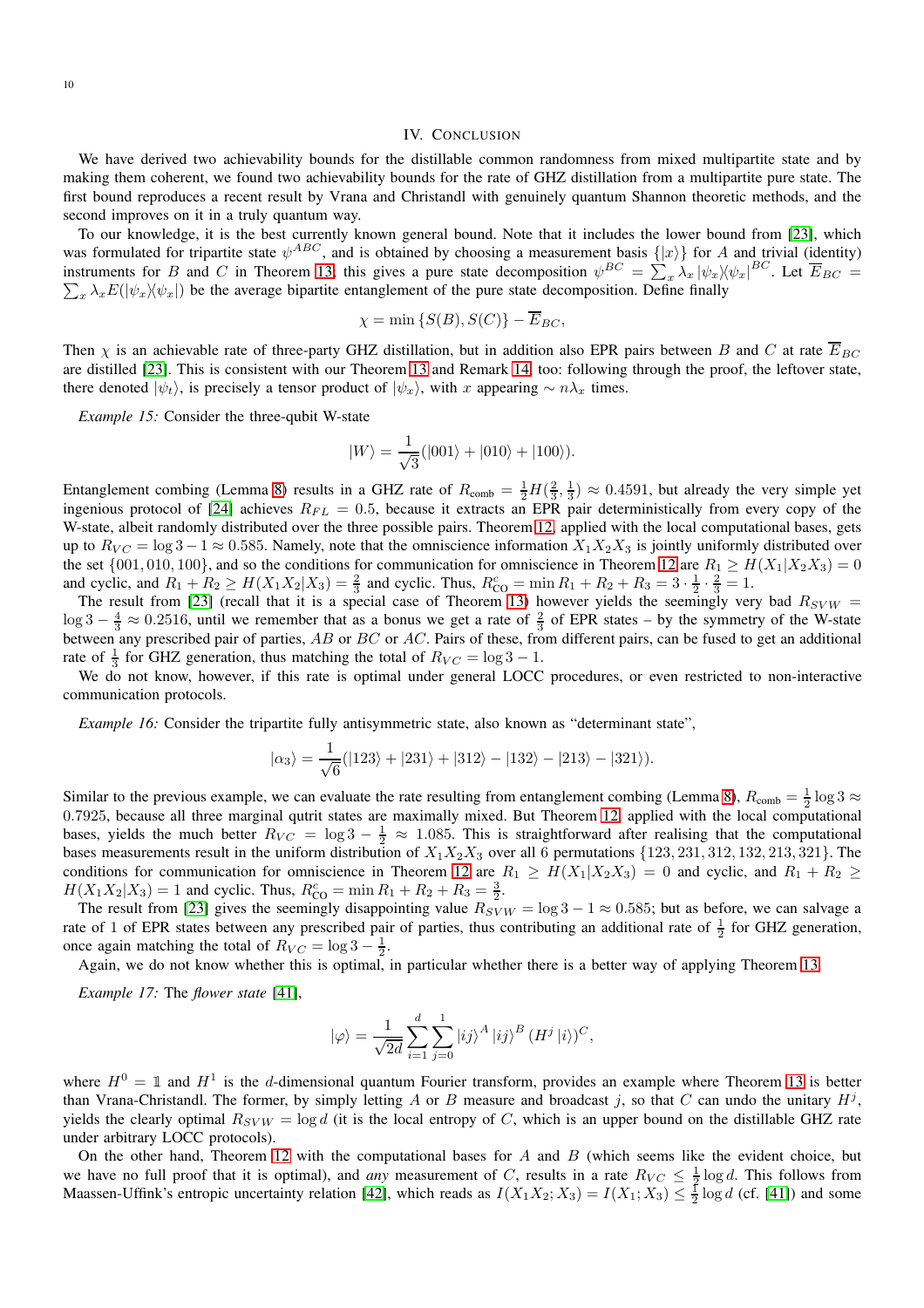11

elementary algebraic manipulations. In detail, we have  $H(X_1) = H(X_2) = 1 + \log d$ , and  $H(X_3) \ge \log d$ . On the other hand, the conditions for communication for omniscience in Theorem [12](#page-5-0) are  $R_1 \ge H(X_1|X_2X_3) = 0$ ,  $R_2 \ge H(X_2|X_1X_3) = 0$  and  $R_3 \geq H(X_3|X_1X_2) \geq \frac{1}{2}\log d$ ; furthermore  $R_1 + R_2 \geq H(X_1X_2|X_3) \geq 1 + \frac{1}{2}\log d$ , and the now redundant  $R_1 + R_3 \geq$  $H(X_1X_3|X_2) = H(X_3|\bar{X}_2) \ge \frac{1}{2}\log d$  and  $R_2 + R_3 \ge H(X_2X_3|X_1) = H(X_3|\bar{X}_1) \ge \frac{1}{2}\log d$ . Now for the net rate, we can reason

$$
H(X_1X_2X_3) - (R_1 + R_2 + R_3) \le H(X_1X_2X_3) - H(X_3|X_1X_2) - H(X_1X_2|X_3)
$$
  
=  $H(X_1X_2) - H(X_1X_2|X_3)$   
=  $I(X_1X_2; X_3) \le \frac{1}{2} \log d$ 

using the lower bounds for  $R_3$  and  $R_1 + R_2$  in the first line, the chain rule for the entropy in the second line, and finally the entropic uncertainty relation.

In future work we are going to apply the machinery developed in this paper to secret key distillation against an adversary who is initially correlated and eavesdrops on the public classical communication between the parties, and to the distillation of GHZ states from *mixed* initial states. Regarding the former, we can quite evidently apply Theorem [5](#page-3-0) to a general state  $\rho^{A_1...A_mE}$  and local instruments  $\mathcal{E}_i: A_i \to A'_iX_i$ , to first attain omniscience  $X_{[m]}$  at all legal parties, and then hashing this information down using privacy amplification [\[43\]](#page-14-40), resulting in a lower bound

$$
C_S(\rho) \geq S(X_{[m]}|E) - R_{\rm CO}^{cq}
$$

on the distillable secret key. Regarding GHZ distillation, we would apply these protocols to a purification  $|\psi\rangle^{A_1...A_mE}$  of  $\rho^{A_1...A_m}$ , and for pure instruments as in Theorem [13](#page-7-0) we expect to obtain the lower bound

$$
C_{\text{GHZ}}(\rho) \ge S(X_{[m]}|E) - R_{\text{CO}}^{cq}
$$

on the distillable GHZ rate. This will require a generalization of the techniques from [\[16\]](#page-14-15) to the multi-party setting with non-interactive communication, of turning a privacy amplification step into a decoupling procedure.

Furthermore, note that we have focused our attention on non-interactive protocols, but it seems evident that in general there is an advantage in protocols using interactive communication, i.e. of fully general CR distillation, cf. [\[44\]](#page-14-41), [\[45\]](#page-14-42). In this context it is an important question to determine which class of interactive communication protocols, when applied to a quantum state, can be made coherent and thus yields achievable rates for GHZ distillation.

Acknowledgments. AW thanks Clarice Starling for illuminating discussions regarding several aspects of public and secret information. The authors acknowledge financial support by the Baidu-UAB collaborative project "Learning of Quantum Hidden Markov Models", the Spanish MINECO (project FIS2016-86681-P) with the support of FEDER funds, and the Generalitat de Catalunya (project 2017-SGR-1127). FS also supported by the Catalan Government 001-P-001644 QuantumCAT within the ERDF Program of Catalunya.

# **APPENDIX**

#### CLASSICAL CORRELATED SOURCE CODING WITH SIDE INFORMATION AT THE DECODER

The analysis of multi-party common randomness distillation via our omniscience protocol leads quite naturally to the consideration of classical source coding with quantum side information at the decoder [\[31\]](#page-14-29), [\[32\]](#page-14-30). Here we present the necessary definitions, and prove a new coding theorem for achieving all points of the rate region directly by random binning and a quantum joint typicality decoder, rather than successive decoding and time sharing as in the cited previous works.

A multipartite correlated classical-quantum (cq-)source is given by a cq-state

<span id="page-10-0"></span>
$$
\rho^{X_1...X_k} = \sum_{x_{[k]}} p(x_{[k]}) |x_1 \rangle \langle x_1|^{X_1} \otimes \cdots \otimes |x_k \rangle \langle x_k|^{X_k} \otimes \rho^B_{x_{[k]}},\tag{17}
$$

.

where  $X_i$  (which we can identify with a classical random variable) is observed by the *i*-th encoder, who sends a function of  $X_i$  to the decoder. The decoder has the quantum system  $B$  and by measuring it depending on all the messages received from the k encoders attempts to reconstruct  $X_{[k]}$  with high probability.

<span id="page-10-1"></span>*Definition 18:* An *n*-block coding scheme with quantum side information at the decoder for the cq-source  $\rho^{X_{[k]}B}$  consists of k encoding functions  $f_i: \mathcal{X}_i^n \to [M_i]$  and decoding POVMs  $\Lambda^{(\mu_{[k]})}$  on  $B^n$ , one for each  $\mu_{[k]} = \mu_1 \dots \mu_k \in [M_1] \times \dots \times [M_k]$ , and indexed by  $\mathcal{X}_1^n \otimes \cdots \otimes \mathcal{X}_k^n$ . Its rates are the numbers  $\frac{1}{n} \log M_i$ , and its average error probability is

$$
P_e := 1 - \sum_{x_{[k]}^n} p^n(x_{[k]}^n) \text{Tr} \rho_{x_{[k]}^n}^{B^n} \Lambda_{x_{[k]}^n}^{ \left( f_{[k]}(x_{[k]}^n) \right) }
$$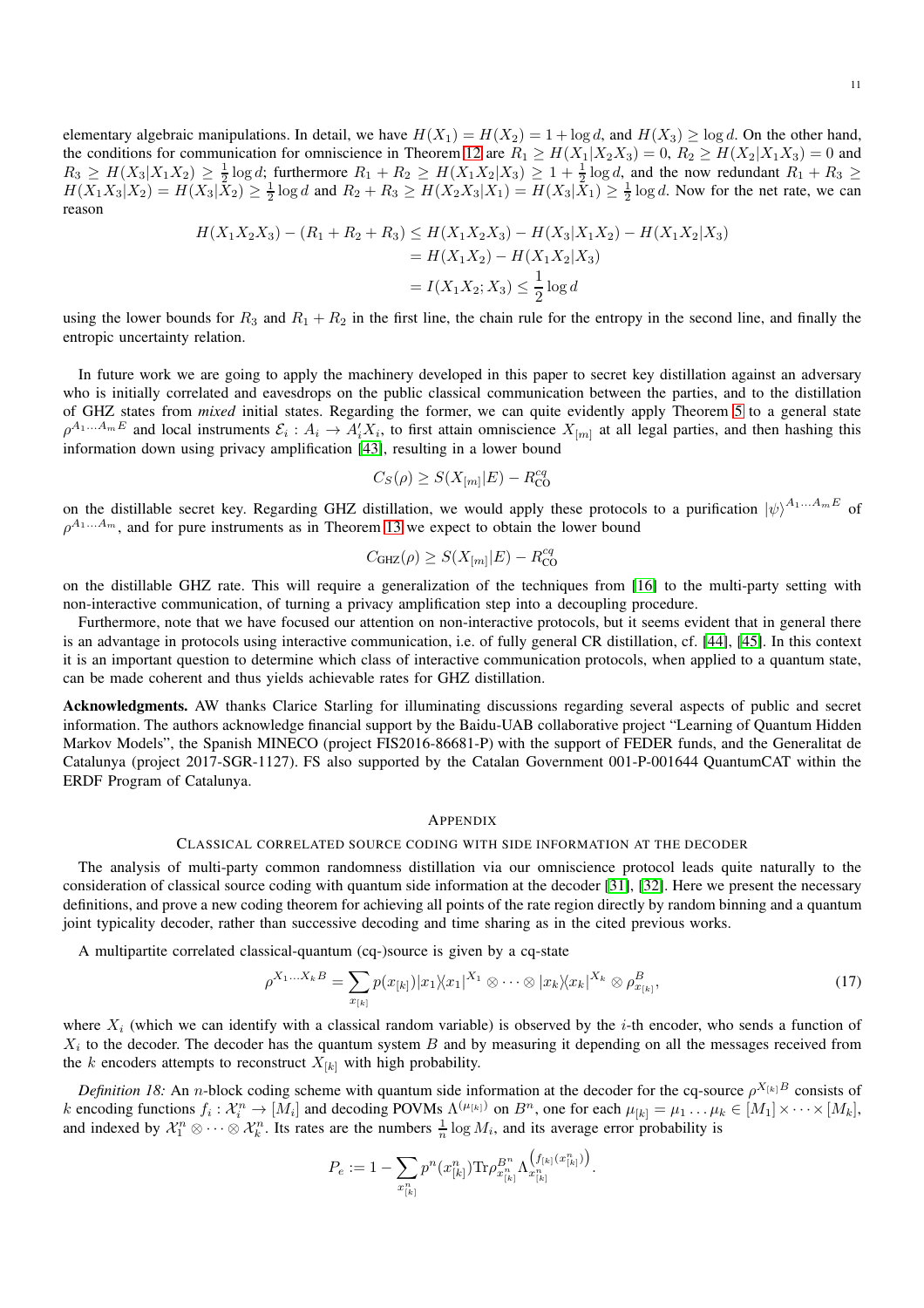Here,  $f_{[k]}(x_{[k]}^n) = f_1(x_1^n) \dots f_k(x_k^n)$  is the k-tuple of compressed data.

A k-tuple  $(R_1, \ldots, R_k)$  is called an achievable rate tuple if there exists n-block coding schemes for all n, such that its error probability converges to zero,  $P_e \to 0$ , and the rates  $\frac{1}{n} \log |M_i|$  converge to  $R_i$ . The set of achievable rate tuples is called the rate region of the compression problem described by  $\rho^{X_{[k]}B}$ .

By definition, the rate region is a closed subset of the positive orthant  $\mathbb{R}^k_{\geq 0}$ , that is closed under increasing individual vector components. By the time sharing principle, it is also convex. Necessary and sufficient conditions for the rate region were proved in [\[31,](#page-14-29) Thm. IV.14 & Cor. IV.16], which are the ones expected from Slepian-Wolf coding:

<span id="page-11-1"></span>
$$
\forall I \subseteq [k] \quad \sum_{i \in I} R_i \ge S(X_I | X_{[k] \setminus I} B). \tag{18}
$$

While the necessity of these conditions is rather straightforward, we will be concerned here with their sufficiency. In the cited PhD thesis, this is obtained by showing that the extreme points of the polytope [\(18\)](#page-11-1) can be achieved, which in turn is done by successive decoding of the j-th sender's information  $X_j^n$ , in an order given by the extreme point in question, of which there are  $k!$ , one for each permutation of the parties  $[k]$ . The rest follows by the convexity and openness-above of the rate region.

The following lemma shows that it is possible to construct a code by random binning and with a simultaneous decoding scheme that achieves directly every point in the rate region. This is essential in applications, such as ours, where there are multiple decoders with different side informations for the same compressed data.

<span id="page-11-0"></span>*Lemma 19 (Simultaneous quantum decoder)*: With the above notation, suppose the rates  $R_i = \frac{1}{n} \log|M_i|$  satisfy the following inequalities for some  $\delta > 0$ ,

$$
\forall \emptyset \neq I \subseteq [k] \quad \sum_{i \in I} R_i \geq S(X_I | X_{[k] \setminus I} B) + \delta,
$$

where the entropies are with respect to the state  $(17)$ .

Then, for independent 2-universal random functions  $F_i: \mathcal{X}_i^n \to [M_i]$ , there exists simultaneous decoding POVMs  $(\Lambda_{x_{[k]}^n}^{(\mu_{[k]})})$ such that the expectation of the average error probability over all codes converges to zero:  $\mathbb{E}_{F_1...F_k} P_e \to 0$ , as  $n \to \infty$ .

*Proof:* We will use Sen's construction of jointly typical POVM elements [\[33,](#page-14-31) Sec. 5], which is stated as Lemma [20](#page-12-0) below, in the simplified form in which we need it.

Consider  $(\rho^{X_{[k]}B})^{\otimes n} = \rho^{X_{[k]}^n B^n}$  and for the RVs  $X_1^n, \ldots, X_k^n$  denote the set of jointly entropy-typical sequences by  $\mathcal{T}$ . This means that  $Pr\{X_{[k]}^n \in \mathcal{T}\} \ge 1 - \eta \to 1$  as  $n \to \infty$  and that for every  $x_{[k]}^n \in \mathcal{T}$  and all  $I \subseteq [k]$ ,

$$
2^{-nH(X_I) - n\beta} \le p^n(x_I^n) \le 2^{-nH(X_I) + n\beta},
$$

with an arbitrarily chosen  $\beta > 0$ .

Next we apply Lemma [20](#page-12-0) to the  $(k+1)$ -party state  $\rho^{X_{[k]}^n B^n}$  to obtain first an "augmented" state  $\rho^{X_{[k]}^n B^n} \otimes \tau^{C^n}$  for a suitable system C and a universal state  $\tau^C$  (actually the maximally mixed state), where we think of BC as a new quantum system  $\hat{B}$ , so that the augmented state is still a  $(k + 1)$ -party cq-state. Note that  $\tau^C$  can be created locally at B. Lemma [20](#page-12-0) then gives us an approximation  $\tilde{\rho}^{X_1^n...X_k^n}\tilde{B}^n$  and a POVM element E with the properties stated in the lemma. Importantly, both this state and the POVM element share the original cq-structure:

$$
\widetilde{\rho}^{X_1^n...X_k^n \widetilde{B}^n} = \sum_{x_{[k]}^n} p^n(x_{[k]}^n) |x_{[k]}^n \rangle \langle x_{[k]}^n|^{X_{[k]}^n} \otimes \widetilde{\rho}_{x_{[k]}^n}^{\widetilde{B}^n},
$$

$$
E = \sum_{x_{[k]}^n} |x_{[k]}^n \rangle \langle x_{[k]}^n|^{X_{[k]}^n} \otimes E_{x_{[k]}^n}.
$$

By restricting the latter to typical  $x_{[k]}^n$ , we obtain

$$
E':=\sum_{x_{[k]}^n\in\mathcal{T}}|x_{[k]}^n\rangle\langle x_{[k]}^n|^{X_{[k]}^n}\otimes E_{x_{[k]}^n},
$$

which does not affect property 1 in Lemma [20,](#page-12-0) and preserves property 3, while property 2 becomes the only slightly worse  $\mathrm{Tr}\widetilde{\rho}^{X_{[k]}^n\widetilde{B}^n}E'\geq 1-2\gamma-\gamma'-\eta.$ 

Finally, for the encoding by independent 2-universal functions  $F_j$ , after the receiver obtains  $\mu_1 \dots \mu_k$ , we need a decoding POVM for recovering  $x_{[k]}^n \in \mathcal{T} \cap \overline{F}_1^{-1}(\mu_1) \times \cdots \times F_k^{-1}(\mu_k)$  from  $\rho_{x_{[k]}^n}^{B^n} \otimes \tau^{C^n}$ . We use the square-root measurement  $(\Lambda_{x_{[k]}^n})$ constructed from the  $E_{x_{[k]}^n}$ ,  $x_{[k]}^n \in \mathcal{T} \cap F_{[k]}^{-1}(\mu_{[k]})$ :  $x_1^n, x_{11}^n \in \mathcal{T} \cap F_{11}^{-1}$ 

$$
\Lambda_{x_{[k]}^n}=\left(\sum_{x_{[k]}'^n\in \mathcal{T}\cap F_{[k]}^{-1}(F_{[k]}(x_{[k]}^n))}E_{x_{[k]}'^n}\right)^{-\frac{1}{2}}E_{x_{[k]}^n}\left(\sum_{x_{[k]}'^n\in \mathcal{T}\cap F_{[k]}^{-1}(F_{[k]}(x_{[k]}^n))}E_{x_{[k]}'^n}\right)^{-\frac{1}{2}}
$$

.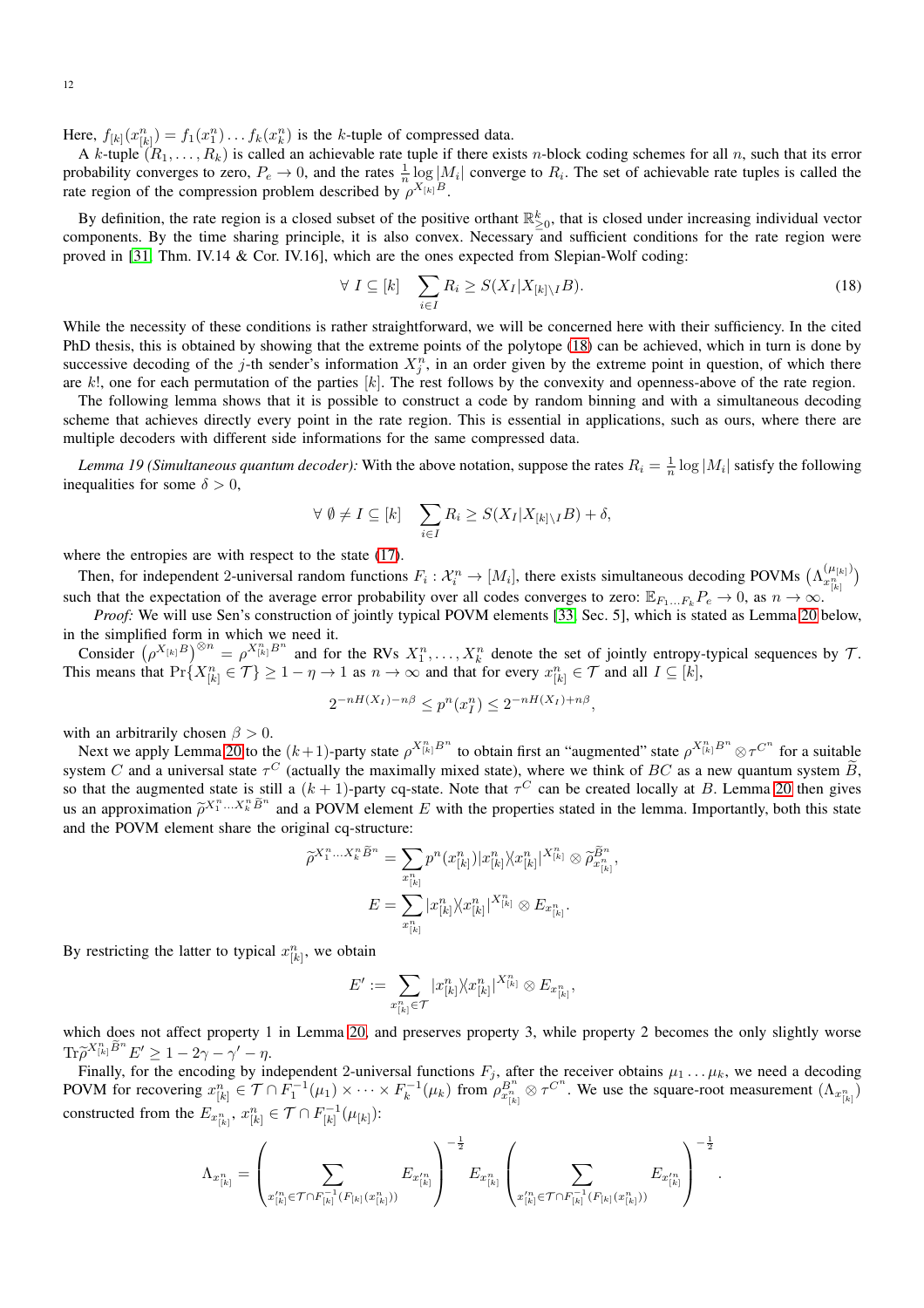To upper bound its error probability, we employ the Hayashi-Nagaoka operator inequality, stated below as Lemma [21:](#page-13-0)

$$
P_e \leq 1 - p^n(\mathcal{T}) + \sum_{x_{[k]}^n \in \mathcal{T}} p^n(x_{[k]}^n) \text{Tr}(\rho_{x_{[k]}^n}^{B^n} \otimes \tau^{C^n}) \Lambda_{x_{[k]}^n}
$$
  
\n
$$
\leq \eta + \gamma + \sum_{x_{[k]}^n \in \mathcal{T}} p^n(x_{[k]}^n) \text{Tr} \tilde{\rho}_{x_{[k]}^n}^{B^n} \Lambda_{x_{[k]}^n}
$$
  
\n
$$
\leq \eta + \gamma + \sum_{x_{[k]}^n \in \mathcal{T}} p^n(x_{[k]}^n) \left( 2 \text{Tr} \tilde{\rho}_{x_{[k]}^n}^{B^n} (1 - E_{x_{[k]}^n}) + 4 \sum_{x_{[k]}^n \in \mathcal{T} \cap F_{[k]}^{-1} (F_{[k]}(x_{[k]}^n)) \setminus x_{[k]}^n} \text{Tr} \tilde{\rho}_{x_{[k]}^n}^{B^n} E_{x_{[k]}^n} \right)
$$
  
\n
$$
\leq \eta + 5\gamma + 2\gamma' + 4 \sum_{x_{[k]}^n \in \mathcal{T}} \text{Tr} E_{x_{[k]}^n} \left( \sum_{x_{[k]}^n \in \mathcal{T} \cap F_{[k]}^{-1} (F_{[k]}(x_{[k]}^n)) \setminus x_{[k]}^n} p^n(x_{[k]}^n) \tilde{\rho}_{x_{[k]}^n} \right),
$$

where in the first line we declare an error for non-typical  $x_{[k]}^n$ , and in the second line have used property 1 in Lemma [20;](#page-12-0) in the third line, we used Lemma [21,](#page-13-0) applied to  $T = E_{x_{[k]}^n}$  and  $S = \sum_{x_{[k]}^n \in \mathcal{T} \cap F_{[k]}^{-1}(F_{[k]}(x_{[k]}^n)) \setminus x_{[k]}^n} E_{x_{[k]}^n}$ ; finally, in the fourth line we use property 2 in Lemma [20](#page-12-0) for the first term in the bracket, and for the second term simply reorganise the double sum.

Thus, to bound the expected error probability, over the random choice of the  $F_j$ , we need a bound on the expected state in the round brackets in the last line of the above chain of inequalities. To do so, we distinguish the different cases of coordinates  $\emptyset \neq I \subseteq [k]$  in which  $x_{[k]}^n$  and  $x_{[k]}^{'n}$  differ:

$$
\mathbb{E}_{F_{[k]}}\left(\sum_{x_{[k]}^n\in\mathcal{T}\cap F_{[k]}^{-1}(F_{[k]}(x_{[k]}^n))\backslash x_{[k]}^m}p^n(x_{[k]}^n)\widetilde{\rho}_{x_{[k]}^n}\right)\leq \sum_{\emptyset\neq I\subseteq [k]}\frac{1}{\prod_{i\in I}M_i}\sum_{\substack{x_{[k]}^n\in\mathcal{T}\\ \text{s.t. }x_{I^c}=x_{I^c}^m\\ \text{ s.t. }x_{I^c}^n=x_{I^c}^m}}p^n(x_{[k]}^n)\widetilde{\rho}_{x_{[k]}^n}
$$

$$
=:\sum_{\emptyset\neq I\subseteq [k]}\frac{1}{\prod_{i\in I}M_i}p(x_{I^c}^m)\widetilde{\rho}_{x_{I^c}^m},
$$

with the shorthand notation  $I^c = [k] \setminus I$  for the set complement. Furthermore, in the first line we have used the 2-universality of the  $F_j$ , as well as their independence, and in the second line note that the probabilities and states  $p(x_{I_c}^m)\widetilde{\rho}_{x_{I_c}^m}$  appear in the marginal

$$
\widetilde{\rho}^{X_{I^c}^n\widetilde{B}^n}=\sum_{x_{I^c}^n}p(x_{I^c}^n)|x_{I^c}^n\rangle\langle x_{I^c}^n|^{X_{I^c}^n}\otimes\widetilde{\rho}_{x_{I^c}}^{\widetilde{B}^n}.
$$

This means that

$$
\mathbb{E}_{F_{[k]}} P_e \leq \eta + 5\gamma + 2\gamma' + 4 \sum_{\emptyset \neq I \subseteq [k]} \frac{1}{\prod_{i \in I} M_i} \sum_{x_{[k]}^{\prime n} \in \mathcal{T}} \text{Tr} \, p(x_{I^c}^{\prime n}) \tilde{\rho}_{x_{I^c}^{\prime n}} E_{x_{[k]}^{\prime n}} \n\leq \eta + 5\gamma + 2\gamma' + 4 \sum_{\emptyset \neq I \subseteq [k]} \frac{2^{nH(X_I) + n\beta}}{\prod_{i \in I} M_i} \sum_{x_{[k]}^{\prime n} \in \mathcal{T}} \text{Tr} \, p(x_I^{\prime n}) p(x_{I^c}^{\prime n}) \tilde{\rho}_{x_{I^c}^{\prime n}} E_{x_{[k]}^{\prime n}} \n= \eta + 5\gamma + 2\gamma' + 4 \sum_{\emptyset \neq I \subseteq [k]} \frac{2^{nH(X_I) + n\beta}}{\prod_{i \in I} M_i} \text{Tr} \left( \tilde{\rho}^{X_I^n} \otimes \tilde{\rho}^{X_{I^c}^n} \tilde{B}^n \right) E' \n\leq \eta + 5\gamma + 2\gamma' + 4 \sum_{\emptyset \neq I \subseteq [k]} \frac{2^{nH(X_I) + n\beta}}{\prod_{i \in I} M_i} 2^{-D_h^{\epsilon}} (\rho^{X_{[k]}^n B^n} || \rho^{X_I^n} \otimes \rho^{X_{I^c}^n B^n}) \n\leq \eta + 5\gamma + 2\gamma' + 4 \sum_{\emptyset \neq I \subseteq [k]} \frac{2^{nH(X_I) + n\beta}}{\prod_{i \in I} M_i} 2^{-nI(X_I : X_{I^c} B) + n\beta} \n\leq \eta + 5\gamma + 2\gamma' + 4 \sum_{\emptyset \neq I \subseteq [k]} 2^{n(H(X_I | X_{I^c} B) + 2\beta - \sum_{i \in I} R_i)},
$$

where in the second line we use entropy typicality of the  $x_{[k]}^{n}$ ; to get the third line simply insert the forms of  $\tilde{\rho}$  and E above; in the fourth line we use property 3 in Lemma [20,](#page-12-0) and in the fifth we invoke the asymptotic equipartition property (AEP) for the hypothesis testing relative entropy, stated as Lemma [22](#page-13-1) below.

Hence, choosing  $\beta = \delta/3$ , we obtain as an upper bound on the expected error probability  $\mathbb{E}_{F_{[k]}} P_e \le \eta + 5\gamma + 2\gamma' + 2^{k+2}2^{-n\delta/3}$ , which converges to 0 as  $n \to \infty$  (and  $\epsilon \to 0$  sufficiently slowly). П

<span id="page-12-0"></span>Here follow the technical lemmas from the literature invoked in the proof.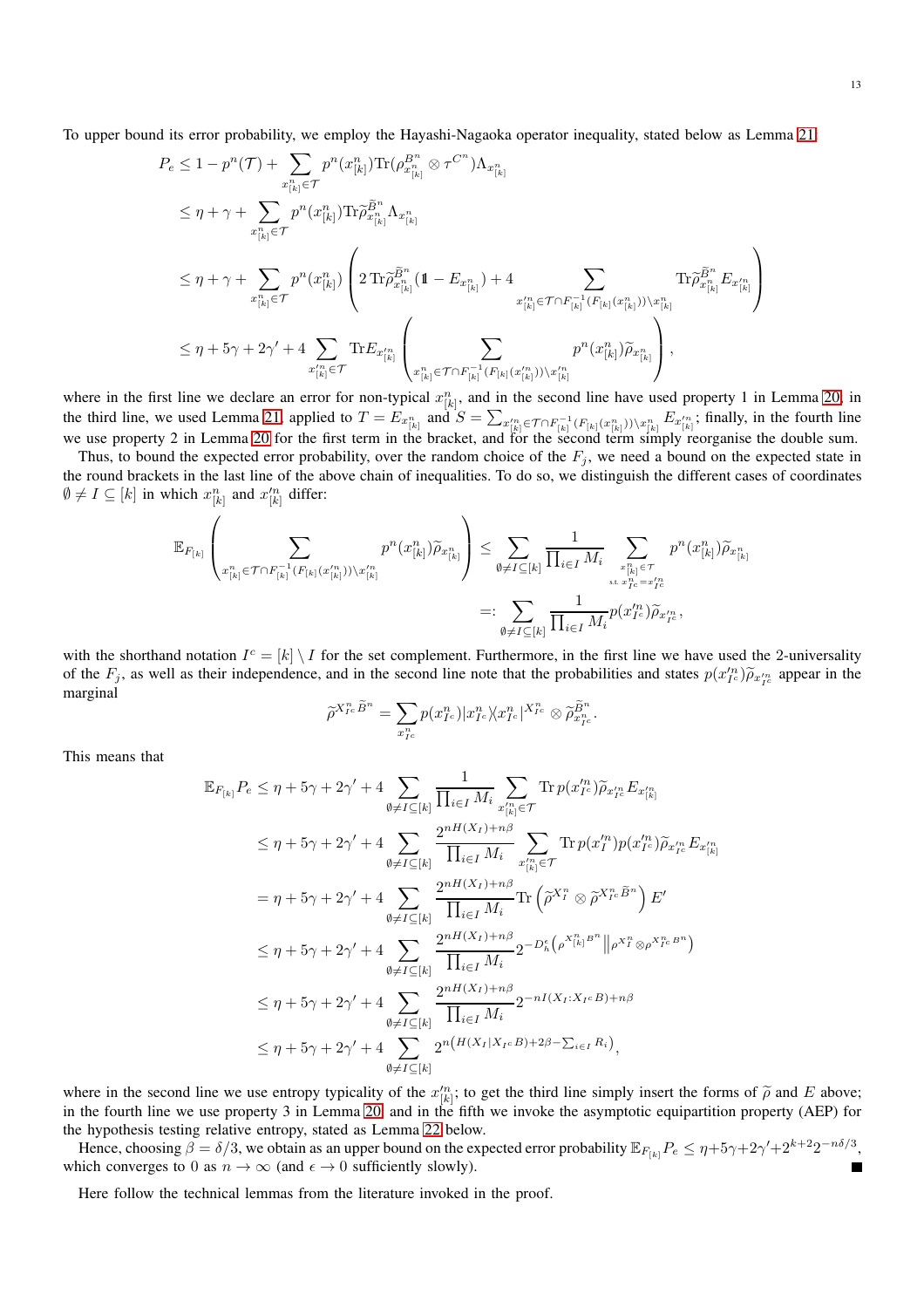*Lemma 20 (Sen's jointly typical operators [\[33,](#page-14-31) Lemma 1 in Sec. 5, cf. Sec. 1.3]):* Let  $X_1 \otimes \cdots \otimes X_k \otimes B$  be a  $(k+1)$ -partite classical-quantum system with finite-dimensional classical system  $X_i$  and a finite-dimensional quantum system B, and  $\epsilon > 0$ . Then there exists a Hilbert space C and a state  $\tau^C$  on it such that for any cq-state  $\sigma^{X_1...X_k}$ , there is a cq-state  $\tilde{\sigma}^{X_1...X_k}$ and a POVM element E (also of cq-form) on  $X_1 \dots X_k B$ , where  $B = B \otimes C$ , with the following properties:

1) 
$$
\frac{1}{2} \left\| \widetilde{\sigma}^{X_{[k]}} \widetilde{B} - \sigma^{X_{[k]}B} \otimes \tau^{C} \right\|_{1} \leq \gamma,
$$
  
2) Tr $\widetilde{\sigma}^{X_{[k]}} \widetilde{B} E \geq 1 - 2\gamma - \gamma',$   
3) for all  $\emptyset \neq I \subseteq [k]$ , Tr  $(\widetilde{\sigma}^{X_I} \otimes \widetilde{\sigma}^{X_{[k]}\setminus I} \widetilde{B}) E \leq 2^{-D_h^{\epsilon}} (\sigma^{X_{[k]}B} \|\sigma^{X_I} \otimes \sigma^{X_{[k]}\setminus I}B).$   
Here,  $\gamma = \sqrt{2}^{k+1} \sqrt[4]{\epsilon}$  and  $\gamma' = 2^{k+2^{k+5}} \sqrt{\epsilon}.$ 

<span id="page-13-0"></span>*Lemma 21 (Hayashi and Nagaoka* [\[46\]](#page-14-43)): For a POVM element  $0 \le T \le 11$  and a positive operator  $S > 0$ ,

$$
1\!\!1 - (S+T)^{-\frac{1}{2}}T(S+T)^{-\frac{1}{2}} \le 2(1\!\!1 - T) + 4S.
$$

П

<span id="page-13-1"></span>*Lemma 22 (Hiai and Petz [\[47\]](#page-14-44); Ogawa and Nagaoka [\[48\]](#page-14-45)):* For any two states ρ and  $\sigma$ , and  $0 < \epsilon < 1$ *,* 

$$
\lim_{n \to \infty} \frac{1}{n} D_h^{\epsilon} (\rho^{\otimes n} || \sigma^{\otimes n}) = D(\rho || \sigma),
$$

where  $D(\rho||\sigma) = \text{Tr}\rho(\log \rho - \log \sigma)$  is the Umegaki quantum relative entropy.

Using the joint decoder for independent random binning we obtain a new proof for the achievability of the rate region [\(18\)](#page-11-1) for correlated classical source coding with quantum side information at the decoder [\[31,](#page-14-29) Thm. IV.14 & Cor. IV.16], which does away with the successive decoding of the different parts of the source. This detail allows the solution of a more demanding problem that was out of reach of the methods in [\[31\]](#page-14-29), correlated source coding for multiple decoders with quantum side information. Rather than giving the formal definition, let us just indicate the changes to Definition [18:](#page-10-1) the source is given by a cq-state

<span id="page-13-3"></span>
$$
\rho^{X_{[k]}B_{[q]}} = \sum_{x_{[k]}} p(x_{[k]}) |x_1 \rangle \langle x_1|^{X_1} \otimes \cdots \otimes |x_k \rangle \langle x_k|^{X_k} \otimes \rho_{x_{[k]}}^{B_{[q]}} \tag{19}
$$

with q quantum systems  $B_1, \ldots, B_q$ . A block code for this system is still given by encoding function  $f_i$  for each user  $i \in [k]$ , such that  $\mu_i = f_i(x_i^n)$  is broadcast to all q decoders; but now we need a decoding POVM  $\Lambda^{(j;\mu_{[k]})}$  on  $B_j^n$  for each decoder  $j \in [q]$  that satisfy all the decoding error probability criterion for the cq-source  $\rho^{X_{[k]}B_j}$ . The random binning protocol of Lemma [19](#page-11-0) then shows that the region

<span id="page-13-2"></span>
$$
\forall j \in [q] \forall I \subseteq [k] \quad \sum_{i \in I} R_i \ge S(X_I | X_{[k] \setminus I} B_j)
$$
\n(20)

is achievable for rates at which all decoders can successfully decode  $X_{[k]}$  simultaneously. That the above conditions are necessary is also evident, so Eq. [\(20\)](#page-13-2) is precisely the rate region.

In [\[33\]](#page-14-31), [\[49\]](#page-14-46) it was shown that the joint typicality Lemma [20](#page-12-0) leads to simultaneous, joint-typicality decoders for the classicalquantum multiple access channel (cq-MAC), in fact essentially optimal one-shot bounds. Using a well-known reduction of MAC to Slepian-Wolf, we can also derive the iid rate region from the present result Eq. [\(20\)](#page-13-2), even in the presence of multiple receivers, cf. [\[50\]](#page-14-47). Namely, for the k-sender, q-receiver cq-MAC that takes input  $x_{[k]} = x_1 \dots x_k$  to  $\rho_{x_{[k]}}^{B_{[q]}}$ , and in the simplest case a product distribution  $p(x_{[k]}) = p_1(x_1) \cdots p_k(x_k)$ , consider the cq-state as in Eq. [\(19\)](#page-13-3). For block length n and the random code as in Lemma [19,](#page-11-0) consider the bins restricted to the typical sequences, for sender i this is  $\mathcal{T}_i$ , the sequences typical for the probability distribution  $p_i$ , and denote their respective cardinalities by  $N_i = 2^{nR'_i}$ . Then, we have with high probability that most of the bins are good codes for all decoders and that for most of the bins in turn  $|R'_i - (H(X_i) - R_i)| \leq \frac{1}{k}\delta$ , and so  $\sum_{i\in I} R'_i \le \min_j I(X_I : B_j | X_{[k]\setminus I}) - 2\delta$  for all  $\emptyset \ne I \subseteq [k]$ . For any rate tuple satisfying these constraints there exists thus asymptotically good codes.

To get the full rate region, we also need an auxiliary random variable U such that  $X_1, \ldots, X_k$  are independent conditionally on U; then, every tuple of rates  $R'_i$  such that

$$
\forall I \subseteq [k] \quad \sum_{i \in I} R'_i \le \min_j I(X_I : B_j | X_{[k] \setminus I} U),
$$

is asymptotically achievable for transmitting k independent messages from the separate senders to all receivers  $B_i$ ,  $j \in [q]$ . The proof is quite similar to the sketch above and is omitted.